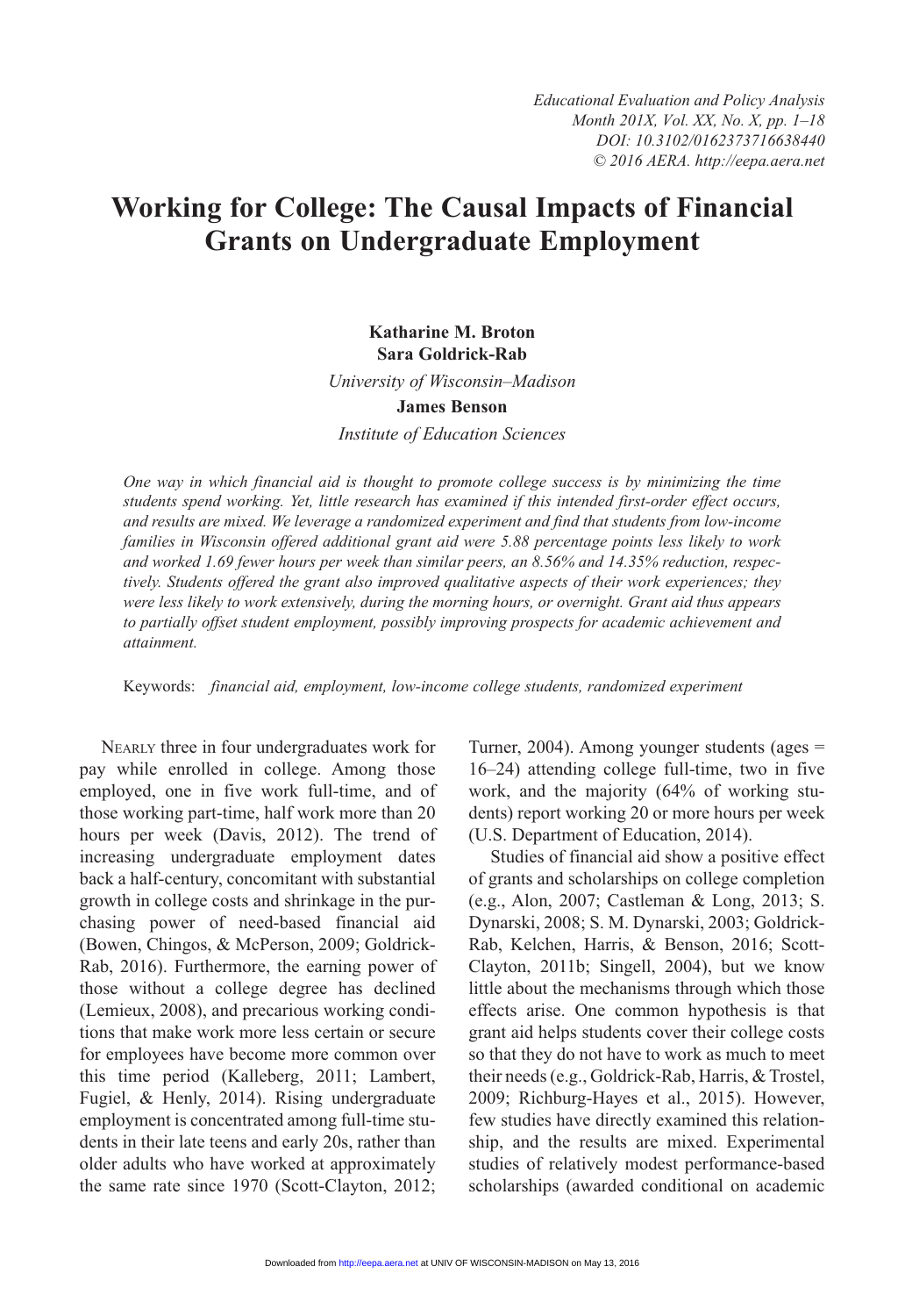progress in college) awarded to low-income students often report no impact on work behaviors (Barrow & Rouse, 2013; Leuven, Oosterbeek, & van der Klaauw, 2010; MacDonald et al., 2009; Mayer, Patel, & Gutierrez, 2015; Richburg-Hayes et al., 2009; Sommo et al., 2014). Quasiexperimental research results, however, show an inverse relationship between relatively generous amounts of merit aid (awarded based on high school performance) and the number of hours worked or work earnings (DesJardins, McCall, Ott, & Kim, 2010; Scott-Clayton, 2011b).

The ability of grant aid to influence students' work behaviors is of particular interest to policymakers and practitioners looking for ways to improve college success. Several quasi-experimental studies indicate that working while in college is associated with lower levels of academic achievement (Dadgar, 2012; DeSimone, 2008; Scott-Clayton, 2011a; Scott-Clayton & Minaya, 2014; Soliz & Long, 2014; Stinebrickner & Stinebrickner, 2003) and credit completion (Darolia, 2014). Working is also associated with an interruption to students' studies, particularly when they work long hours (Bozick, 2007; Ehrenberg & Sherman, 1987; Horn & Malizio, 1998; Orszag, Orszag, & Whitmore, 2001; Van Dyke, Little, & Callender, 2005), and among those who graduate, working extends their time to degree (Bound, Lovenheim, & Turner, 2012). However, high-quality work experiences—particularly jobs with an on-campus location and those connected to academic interests—can shield students from these negative relationships and even promote college attainment (Ehrenberg & Sherman, 1987; Perna, 2010; Scott-Clayton & Minaya, 2014). Therefore, indicators of work quality and quantity are important for understanding students' work experiences and how they might influence future outcomes.

Given their relatively weaker financial strength, students from low-income families and those without college-educated parents are more likely than their more advantaged peers to combine schooling with work (Roksa & Velez, 2010; Scott-Clayton, 2012; Walpole, 2003). Furthermore, these students may be the least capable of juggling work and school and benefit the most from a reduction in work hours or improvement in work quality (Scott-Clayton & Minaya, 2014). Thus, it may be that the high incidence and

extensive nature of student employment is undermining efforts to increase degree attainment and diminish persistent and troubling social inequalities in college completion (Bowen et al., 2009; Demos & Young Invincibles, 2011; O'Sullivan & Setzer, 2014; U.S. Department of Education, 2014).

To determine if grant aid can change work behaviors among college students, we use data from an experimental study in which undergraduates from low-income families were randomly assigned an offer of an additional need-based grant. Their subsequent work choices were tracked using a student survey. The results are promising—we find that need-based grant aid effectively reduced the quantity and improved the quality of student employment. Students who were offered the grant were less likely to work at all and worked fewer hours. They were also less likely to work extensively (i.e., 20+ hours/week) and less likely than similar peers to work during the morning or overnight. Further investigation of heterogeneity suggests that the impacts were largest for first-generation students (i.e., neither parent has a college degree) though additional research is needed to confirm this subgroup variation.

# **Background and Literature Review**

# *Student Employment*

Compared with previous generations, today's undergraduates are more likely to work and work extensively. In 1960, 25% of full-time students of traditional age (i.e., between the ages of 16 and 24 at the time of entry) worked while enrolled in college (Stern & Nakata, 1991) compared with 40% today (U.S. Department of Education, 2014). Growth in student employment began in the mid-1960s and continued until the percentage of employed full-time traditional-age students reached its peak at 52% in 2000 (Stern & Nakata, 1991; U.S. Department of Education, 2014). Growth in the percentage of students working extensively accounted for almost all the growth in student employment over this time period. In 1970, one in seven traditional-age full-time undergraduates were working 20 or more hours per week, whereas today, one in four college students are working extensively (U.S. Department of Education, 2014).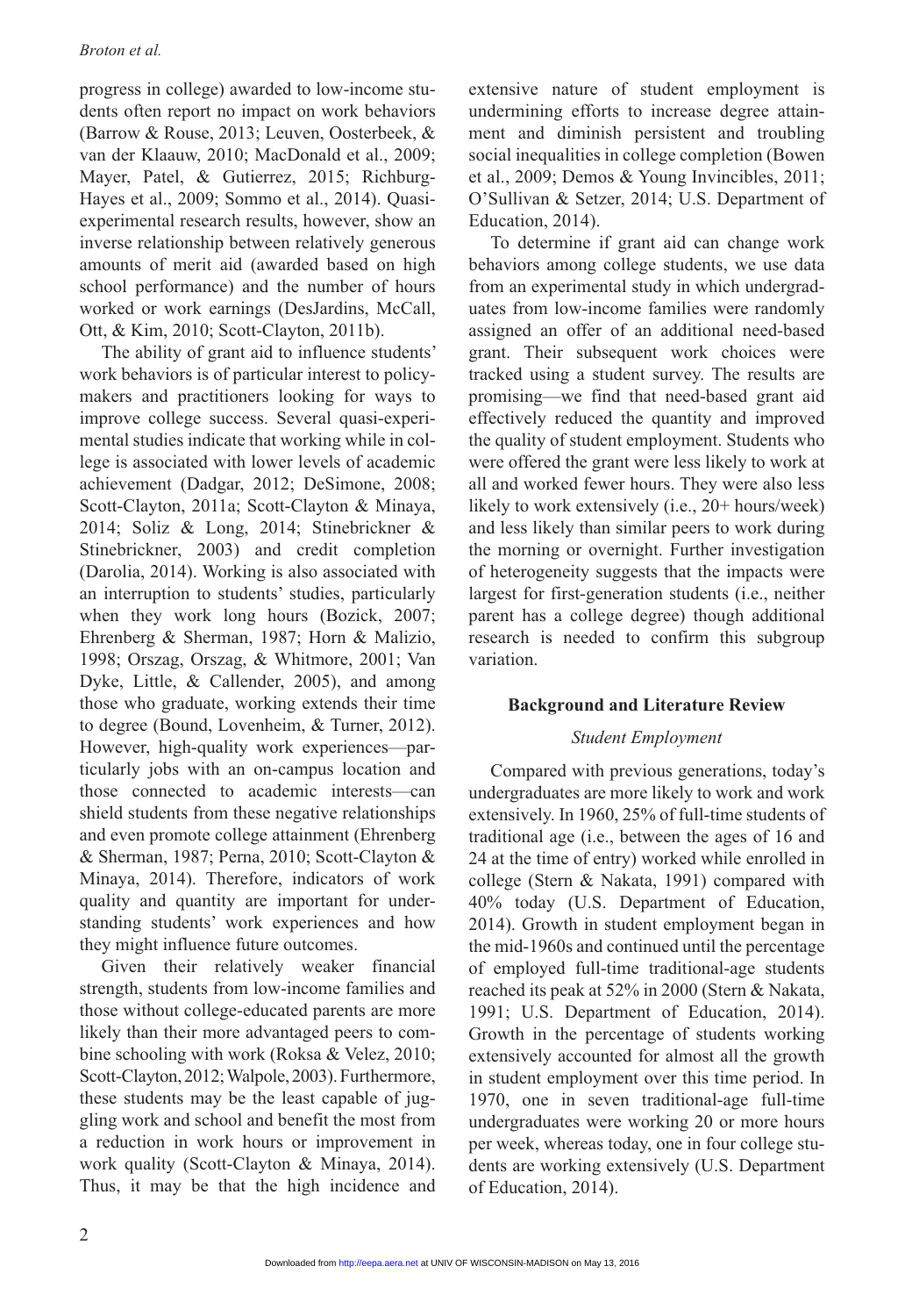As student employment rates have risen, highquality labor market opportunities for those without a college degree have plummeted (Kalleberg, 2011). For students, there are several important dimensions of job quality, including wages and fringe benefits, work schedule and timing of shifts, flexibility and autonomy, connection to interests and the academic environment, and location (Astin, 1993; Kalleberg, 2011; Lambert et al., 2014; Presser & Ward, 2011), but prior research often only distinguishes between onand off-campus work (e.g., Ehrenberg & Sherman, 1987; Perna, 2010; Riggert, Boyle, Petrosko, Ash, & Rude-Parkins, 2006). This simplified measure of quality assumes that on-campus employers are more sensitive to students' academic schedules and goals, and students are not scheduled to work extensively. Results from a national survey indicate that 86% of college students work a "regular" job rather than in a work–study position or assistantship (7%), and a small fraction work in both types (7%). Just 4% of college students receive support from the Federal Work-Study program, which was established to help provide high-quality jobs to lower income students. Correspondingly, 88% of students work off-campus and 9% report on-campus work (3% work both on- and off-campus). Moreover, fewer than one in three working students believe that their job is related to their academic major (Perna, 2010).

There is a great deal of variation in student employment, even among full-time traditionalage undergraduates. A greater proportion of women than men work while in college (43% vs. 35%), and racial differences indicate that Whites are most likely to be employed (43% White vs. 34% Black and 37% Hispanic). Greater shares of community college students work when compared with their counterparts at 4-year colleges (42% vs. 38%), and they are more likely to work more than 20 hours per week (70% vs. 62%). A larger proportion of students attending public institutions work compared with their peers at private colleges (40% vs. 34% at 4-year schools; U.S. Department of Education, 2014). Students from socioeconomically disadvantaged backgrounds are also more likely to work and work extensively than their more privileged peers (Perna, 2010; Walpole, 2003). Among dependent full-time 4-year college students, 72% from

families in the bottom income quartile report working sometime during the school year compared with 63% of those from families in the top quartile. On average, students from the lowest income quartile work 3.4 more hours per week than those from the top quartile (15.2 vs. 11.8 hours; Scott-Clayton, 2012). Similarly, students whose parents have lower levels of education are also more likely to work, even after controlling for parental net worth. Roksa and Velez (2010) argue that undergraduates with college-educated parents are shielded from extensive labor market participation to preserve educationally conducive conditions for success. College-educated parents seem to discourage their children from working during college via direct monetary transfers and cultural capital in the form of counseling and advice (Kalenkoski & Pabilonia, 2010; Roksa & Velez, 2010).

*Why Students Work.* Students work during college for a variety of reasons including gaining labor market experience, exploring career options, meeting cultural obligations, maintaining one's identity as a worker, and earning money to pay for basic needs, college costs, or supplemental spending (Cheng & Alcántara, 2007; Goldrick-Rab et al., 2009; Perna, 2010). Financial considerations play a key role in students' work decisions (Bound et al., 2012; Dundes & Marx, 2006). Working for financial reasons is particularly common among students from lowincome families; 58% of students from families in the bottom income quartile report they cannot afford school without working compared with 30% of students from the top income quartile (Scott-Clayton, 2012). In addition to family background, the net price of college also affects students' need to work. Students attending colleges with higher net prices work more hours than similar peers attending more affordable schools (Kalenkoski & Pabilonia, 2010). Students working for financial reasons, rather than interest motives such as those listed above, may be more likely to change their work behaviors due to an increase in grant aid (Lobel, 1991).

Students often work long hours because their pay is low and college is expensive. The net price of college has grown as financial aid has lost "purchasing power" and sticker prices have risen. When the Pell Grant was created in the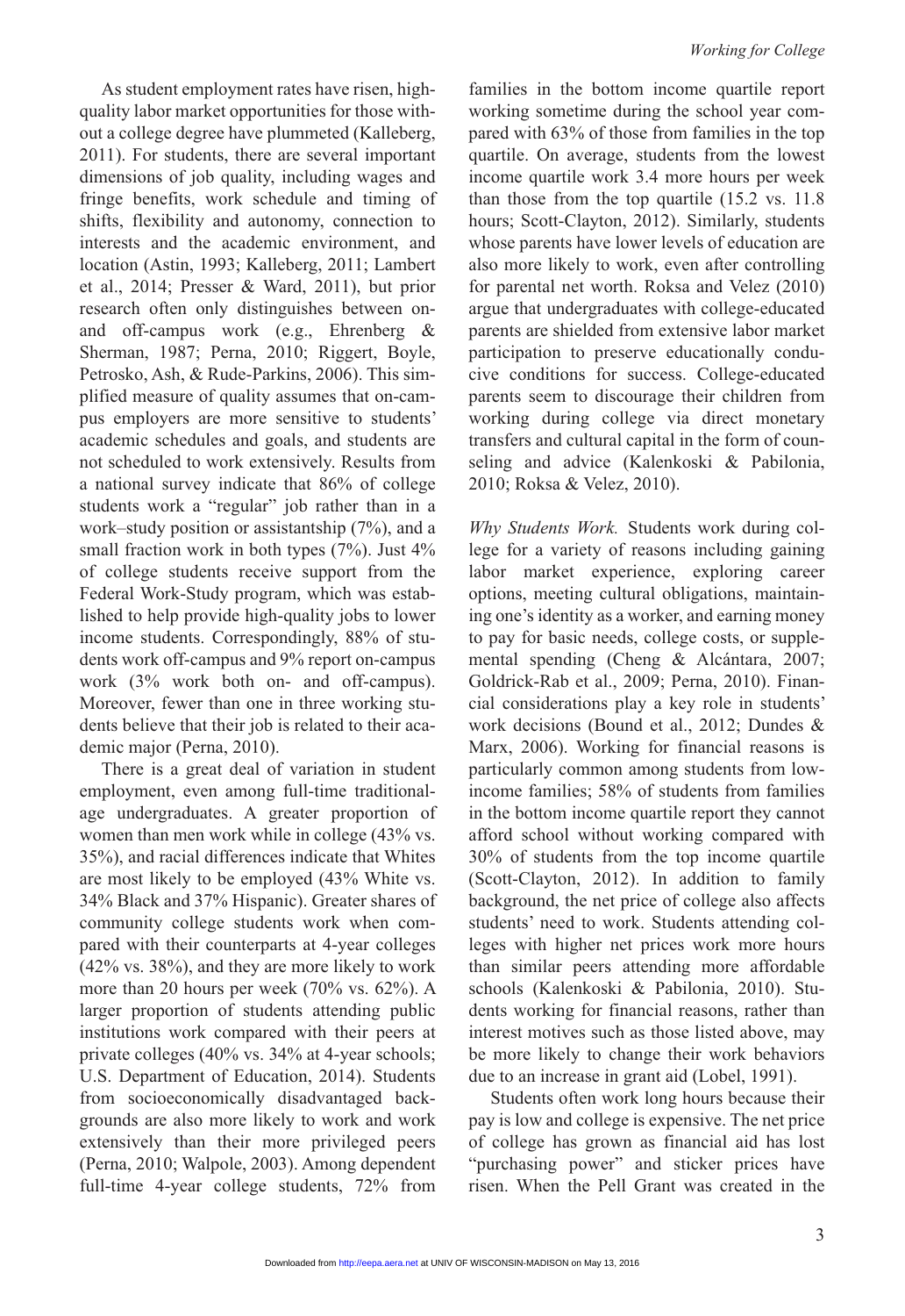### *Broton et al.*

early 1970s, it covered more than 75% of the cost of attending a public 4-year college for lowincome students, whereas today, it covers just 30%. Currently, a dependent student from a family in the lowest income quartile (i.e., median annual earnings of US\$21,000) would have to pay 59% of her family's total income to attend a public 4-year college for 1 year, after all grant aid has been taken into account (Goldrick-Rab & Kendall, 2014). Because most families cannot devote 59% of their total income to pay for college, students often turn to work. At the minimum wage rate of US\$7.25, this amount of unmet need translates into 33 hours of work per week, year-round. $<sup>1</sup>$ </sup>

Furthermore, the kinds of employment that allowed prior generations to work their way through college are no longer available (Kalleberg, 2011). Among full-time undergraduates, the most common type of employment is in the service industry, including waiting tables (Scott-Clayton, 2012). The tipped minimum wage, common among those in the service industry, has fallen in value by nearly 60% over the past 40 years (Allegretto & Filion, 2011). Moreover, part-time employment has become more precarious with inconsistent and unpredictable hours that are often not under the control of the employee (Kalleberg, 2011; Lambert et al., 2014). Thus, today's labor situation makes balancing work and school more difficult than it was a generation ago (Goldrick-Rab, 2016).

# *Financial Aid and Labor Market Participation*

The idea that financial aid can substitute for work is based on the economic rationale that students need a certain amount of money to attend college, and they are neutral regarding whether those dollars come from aid or work. This theory relies on several assumptions, including students' preferences regarding work and financial aid as well as their ability to make ends meet and control their work hours as preferred. If grant aid is to entirely substitute for work, the dollar value of the aid must be large enough to meet students' full financial need, students must have the information to make this calculation and trust that the aid will be delivered in a reliable and timely manner, and they have to be willing to give up

any non-financial aspects of employment (e.g., work experience). There are several reasons why substituting grant aid for work might not be plausible. For example, a conservative estimate (Kelchen, Hosch, & Goldrick-Rab, 2014) of 4-year public college students' unmet annual need is US\$12,300 for those from families in the bottom quartile of the income distribution and US\$16,200 for those in the third income quartile (Goldrick-Rab & Kendall, 2014). Even the most generous grants and scholarships rarely match these estimates of financial need. Furthermore, students find the financial aid system complicated and confusing and thus have difficulty accurately estimating their aid packages (e.g., Bettinger, Long, Oreopoulos, & Sanbonmatsu, 2012; S. Dynarski & Scott-Clayton, 2013). Finally, a small proportion of students (i.e., 7% of low-income students) primarily work for nonfinancial reasons (Scott-Clayton, 2012), and this may be a wise decision given potential future labor market payoffs (e.g., Light, 2001; Molitor & Leigh, 2005; Ruhm, 1997).

If the amount of grant aid is not large enough to meet students' full financial need or do so in a timely manner, then students must negotiate how much they plan to work, which loans they are willing to take, if they can reduce their budget, or receive any additional funds from friends and family. For students already struggling to make ends meet, the additional grant aid may be put toward existing unmet needs (Broton, Frank, & Goldrick-Rab, 2014), rather than to reduce employment. For example, when low-income students were asked how they spent a US\$1,000 scholarship, the most common responses were to purchase books and school supplies (65%), pay tuition and fees (18%), pay for transportation (7%), and pay bills (5%; Richburg-Hayes et al., 2015). Other students may prefer to reduce loan amounts before they cut back on work (Binder, Krause, Miller, & Cerna, 2015; Cha & Patel, 2010; Mayer et al., 2015; Miller, Binder, Harris, & Krause, 2011; Patel & Valenzuela, 2013). Those with a normative preference against borrowing due to poor prior experiences or cultural norms may view additional grant aid as an opportunity to act on those preferences (Boatman, Evans, & Soliz, 2014; Cunningham & Santiago, 2008).

Students induced to change their work behaviors through increased grant aid may select to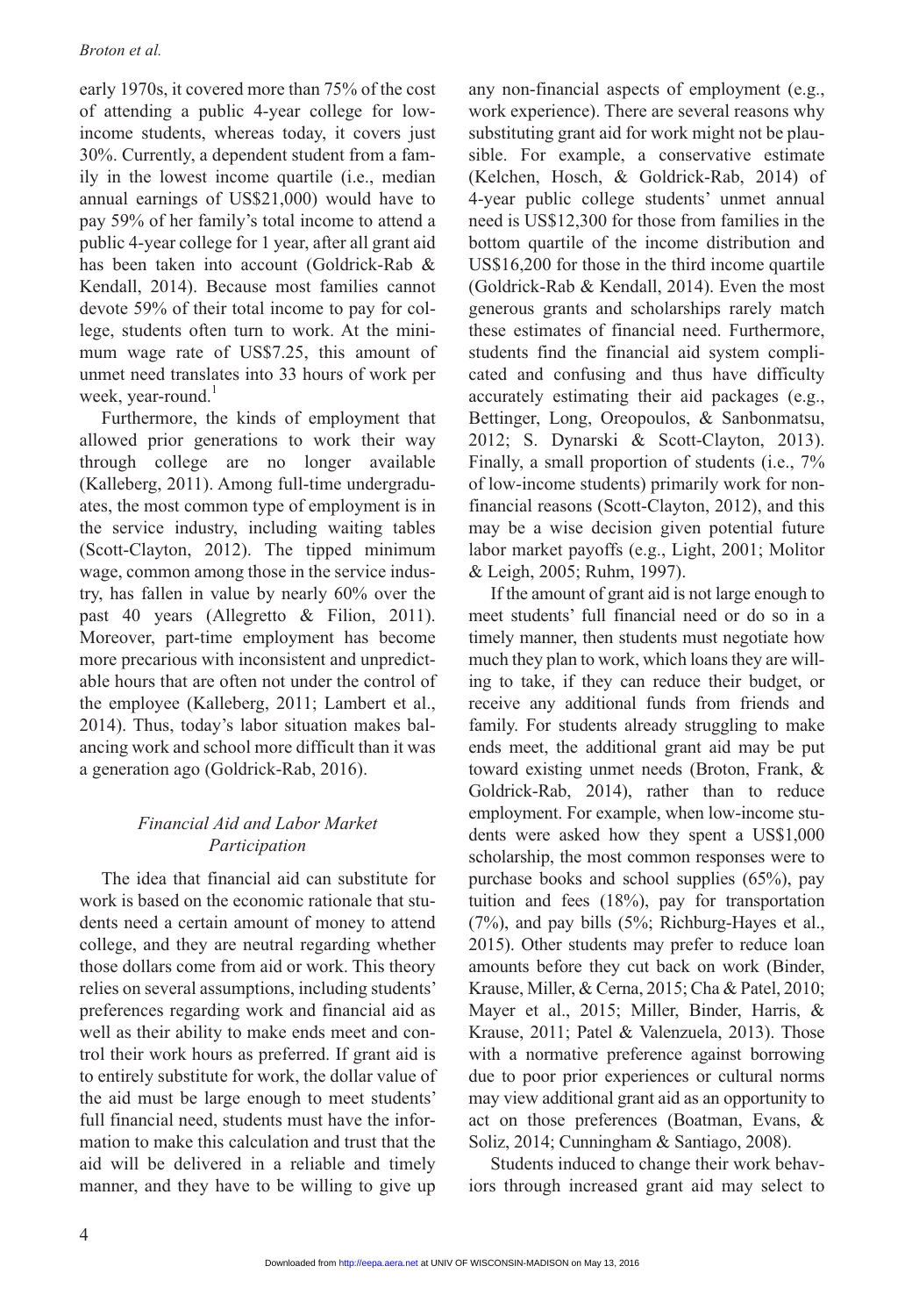reduce their work hours. A general reduction in the number of hours worked may be particularly beneficial for those working extensively and provides students with more time to devote to academic, family, or leisure activities (Greene & Maggs, 2015). Students may also use the additional grant aid to change their work behaviors in ways that improve the quality of their employment experiences. For example, prior research suggests that a reduction in off-campus employment, rather than on-campus employment, may promote academic success. Students may also prefer to cut back on work during particular times of day, such as mornings and early afternoons when many classes are offered or overnights for better sleep. Of course, these changes in work behaviors depend on students' ability to meet their preferences and may be difficult for those in precarious labor situations (Kalleberg, 2011; Lambert et al., 2014) or in areas with few labor opportunities (Scott-Clayton, 2012). A final complicating factor in students' work decisions is federal regulation that allows students to work themselves out of financial aid if they earn more than the protected income allowance.<sup>2</sup> Students' non-work-study earnings above a certain threshold penalize their financial aid award (Goldrick-Rab, 2016). If a student reduces her income to within the protected allowance, she may actually receive more financial aid (Perna, 2010). Thus, the premise that financial aid can simply substitute for work may be more complicated than it initially seems.

*Empirical Evidence on Financial Aid and Student Employment.* The extant evidence on the impact of grant aid on students' work behaviors is mixed. Several experimental studies of relatively modest performance-based scholarships report no impact on work while quasi-experimental analyses of more generous merit scholarships indicate that aid reduces work. In a series of demonstration projects, MDRC randomly assigned low-income 2- and 4-year college students to receive additional grant aid, often US\$1,000 per semester, if they met certain course credit and grade point average (GPA) thresholds. They theorize that this grant aid can substitute for work, but four experimental evaluations across five states yielded no significant impact on students' probability of working, number of hours

worked, or earnings, despite positive academic impacts of the scholarship (Barrow & Rouse, 2013; Mayer et al., 2015; Richburg-Hayes et al., 2009; Sommo et al., 2014). Similarly, two international studies in which students were randomly offered an additional US\$250 or US\$750 grant if they met certain academic benchmarks show no impact on students' employment decisions (Leuven et al., 2010; MacDonald et al., 2009). There are two notable exceptions. First, results from one experimental study indicate that students who were randomly assigned an offer of additional scholarship aid if they met certain academic benchmarks worked 3.3 *more* hours per week than similar peers who typically work 9.4 hours (Binder et al., 2015). In another study, students who were randomized to receive an offer of an additional performance-based scholarship were 4.7 percentage points less likely to work anytime during their first year of college (52.1% treatment vs. 56.8% control), but there were no experimental impacts on the proportion of students currently working, the number of current jobs, or the number of hours currently worked (Richburg-Hayes et al., 2015).

In a quasi-experimental analysis using a regression discontinuity design, DesJardins and colleagues (2010) report that Gates Millennial Scholars worked 4.295 fewer hours in their freshman year and 4.233 fewer hours in their junior year than similar peers. Investigation of heterogeneous impacts yielded few differences, but it appears that the reduction in freshman work hours was larger for those whose parents had some college.<sup>3</sup> The Gates Millennial Scholarship Program targets high-achieving racial/ethnic minority students and offers them a generous renewable scholarship worth US\$8,000 in the first year as well as additional non-monetary supports. Assuming a constant linear effect, this translates into a 32-minute reduction in weekly work hours per US\$1,000 of scholarship aid for freshman. Extant research suggests that a 4.295 reduction in work hours enables students to take one more 3-credit course per year (Darolia, 2014) or improve their GPA by 0.05 to 0.70 units (DeSimone, 2008; Stinebrickner & Stinebrickner, 2003). Similarly, West Virginia's Providing Real Opportunities for Maximizing In-State Student Excellence (PROMISE) scholarship program awards high-achieving students full tuition and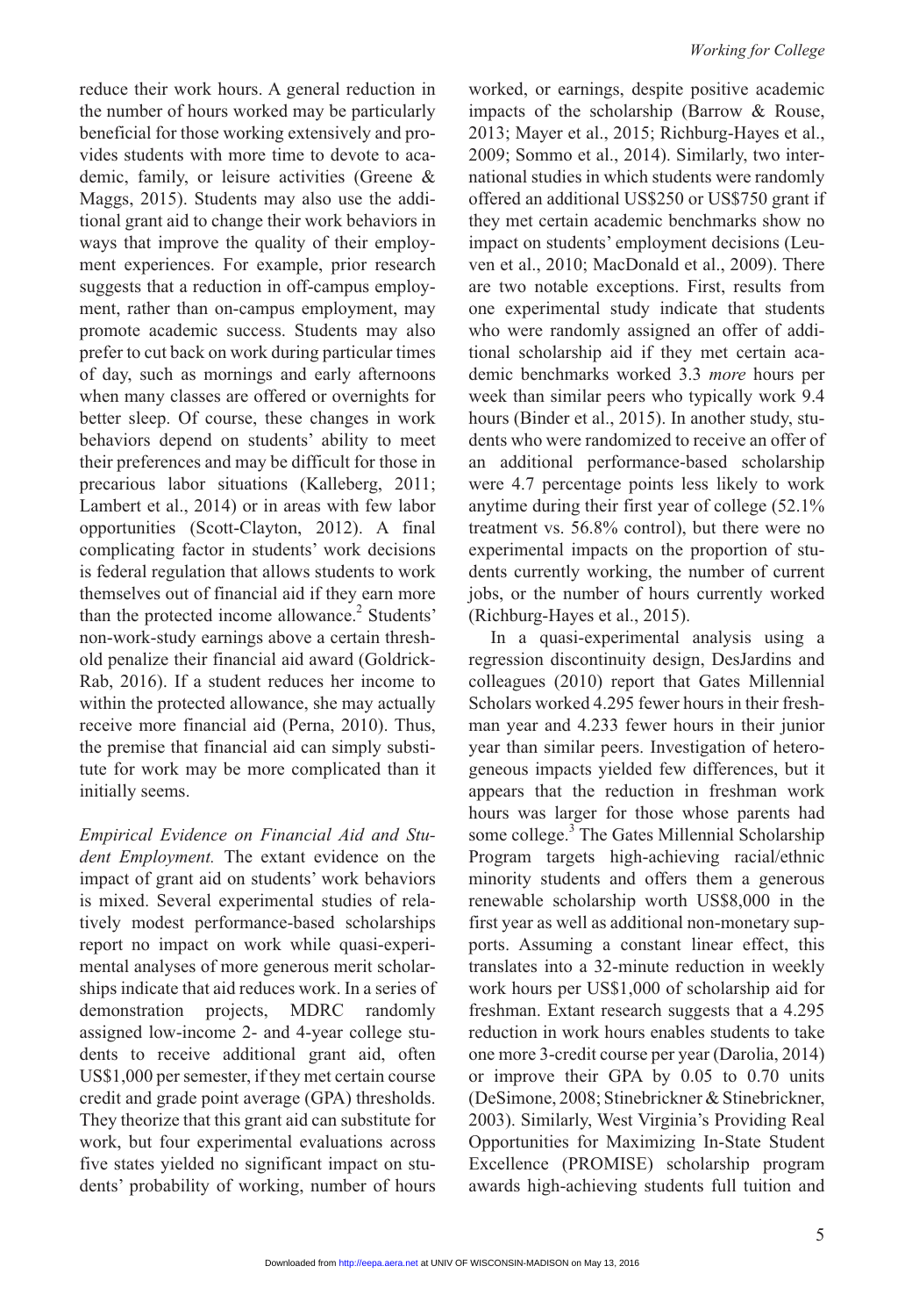### *Broton et al.*

fees to attend an in-state 2- or 4-year college. The scholarship is renewable for 4 years, and the average total award is US\$10,000. By exploiting discontinuities in student eligibility and program timing, Scott-Clayton (2011b) estimates that awardees earn about US\$10 less per week than similar peers, which translates into a 10% reduction in weekly earnings.

Overall, it is not clear if these mixed results regarding the relationship between grant aid and work behaviors are attributable to differences in methods, scholarship types and amounts, the particular sample of students, or selection bias. Almost all prior experimental analyses of the impact of grant aid on work show no impact, but these are studies of relatively modest performance-based scholarships where students may be particularly unsure if they will receive an additional aid. Our experimental analysis of a more generous need-based grant indicates that aid reduces work. Thus, our findings support the extant quasi-experimental research, which indicates that relatively generous merit scholarships reduce work. Furthermore, we show that this inverse relationship generalizes beyond a select sample of high achievers.

# **Data and Empirical Approach**

# *The Wisconsin Scholars Grant (WSG)*

The WSG is a privately funded grant, initiated in 2008 and supported by a US\$175 million endowment from the Fund for Wisconsin Scholars, making it one of the largest need-based grant programs in the state (Pope,  $2010$ ).<sup>4</sup> The WSG program offers students attending 4-year colleges a US\$3,500 grant per year and students attending 2-year colleges a US\$1,800 grant per year, renewable for up to 5 years.<sup>5</sup> To be eligible for the grant, students must meet the following criteria: Wisconsin residents who attended and graduated from a state public high school or earned a Wisconsin High School Equivalency Diploma within 3 years of matriculating to one of the state's 42 public colleges or universities, where they enrolled for at least 12 credits, completed the Free Application for Federal Student Aid (FAFSA), and qualified for a federal Pell Grant, while still possessing unmet need (excluding loans) of at least US\$1.

The Fund for Wisconsin Scholars created a process in which eligible participants were identified using administrative records, randomly assigned via lottery, and then only notified of the program if chosen to receive the WSG offer. Twelve hundred students were randomly selected to receive an offer of the WSG and were sent an award notification letter that they had to sign and return to receive the grant, which was then packaged and disbursed through the college's financial aid office. In selecting the control group, the list of eligible non-recipients was blocked by college to facilitate the oversample of non-White students. Thus, the control group is 50% larger  $(n = 1,800)$ and contains more students attending racially/ethnically diverse colleges. To account for this research design, we use survey weights as described below. Data for this research study were obtained independently from the program, so as to avoid any interaction effects that could compromise the research or program (for more details, see Goldrick-Rab, 2016; Goldrick-Rab et al., 2016).

# *Research Questions*

Can offering students from low-income families additional grant aid induce changes in their work behaviors? We consider average impacts on the percent of students working at all, working off-campus, and working extensively. We also estimate the average impact on the number of total hours worked, number of hours worked offcampus, and hours worked in on-campus employment. Next, we examine if the grant offer affected the time of day students worked. Finally, we investigate variation in impact by factors likely to influence work behaviors, including students' ascribed characteristics (gender, race/ethnicity), type of institution attended (2- or 4-year college), family background (parental education level and income), and prior work behavior.

# *Sample and Descriptive Statistics*

The analytic sample includes 1,438 students who responded to a survey administered in the fall of their second year of college and completed at least one of the work behavior questions.<sup>6</sup> Nearly two thirds of WSLS students  $(n = 1,879)$  were eligible to participate in the fall 2009 survey based on WSG eligibility criteria described above and past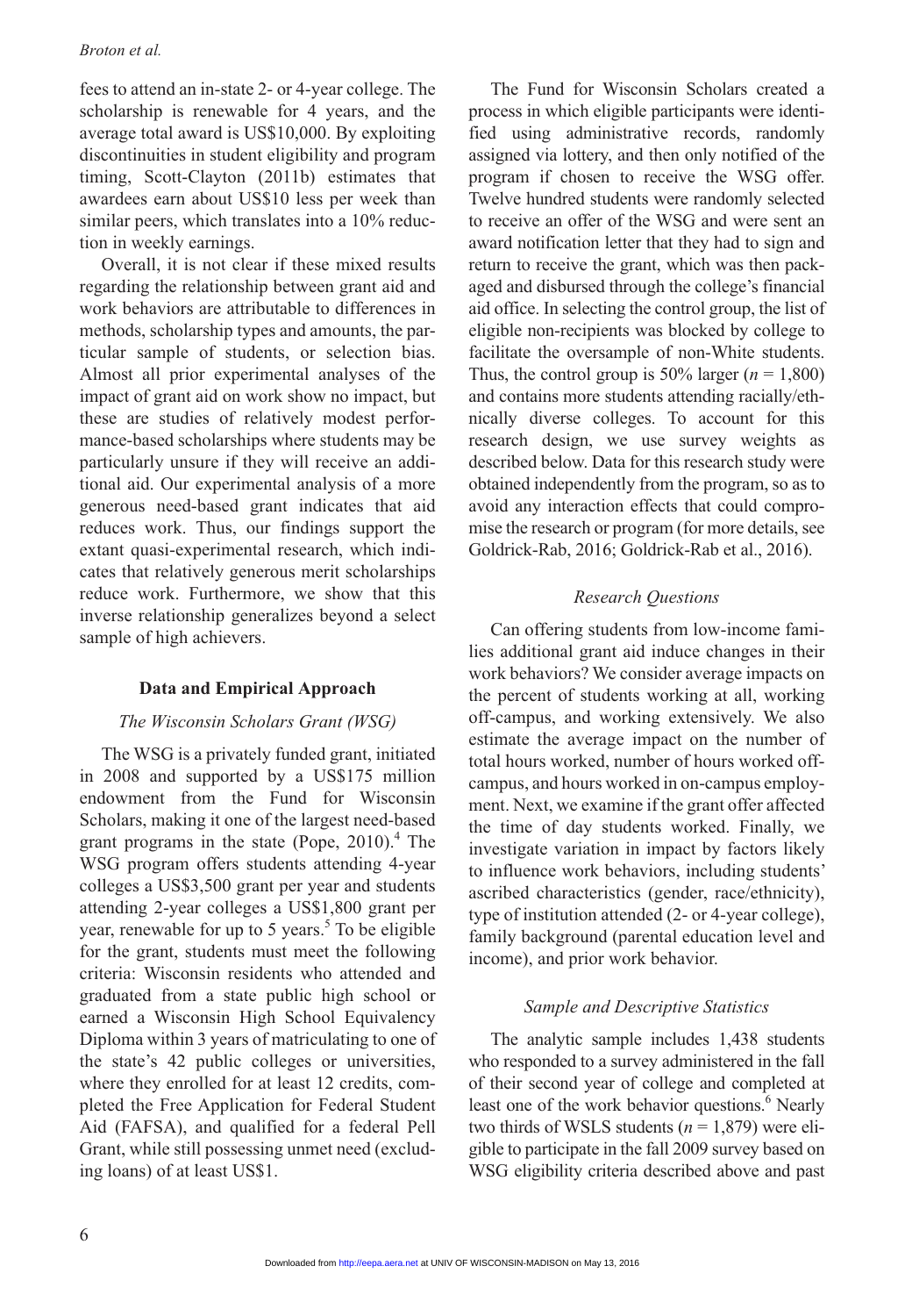TABLE 1 *Baseline Characteristics of Analytic Sample by Treatment Status*

| Characteristic                                             | Control group | Treatment group | $p$ value | Effect size |
|------------------------------------------------------------|---------------|-----------------|-----------|-------------|
| Response rate for survey-eligible sample $(\%)^a$          | 75.60         | 77.79           | .972      | NA.         |
| Female $(\% )$                                             | 60.42         | 60.38           | .991      | $-0.001$    |
| Targeted racial/ethnic minority $(\%)^b$                   | 22.58         | 23.13           | .813      | 0.019       |
| Average age (years)                                        | 18.30         | 18.40           | .543      | 0.034       |
| Married $(\% )$                                            | 1.34          | 0.99            | .570      | $-0.188$    |
| Has dependent child $(\%)$                                 | 3.47          | 3.16            | .750      | $-0.058$    |
| First-generation college student $(\%)^c$                  | 56.05         | 56.43           | .895      | 0.010       |
| Father holds a college degree (AA or higher; $\%$ )        | 25.99         | 27.67           | .534      | 0.052       |
| Mother holds a college degree $(AA \text{ or higher}; \%)$ | 34.23         | 36.01           | .538      | 0.047       |
| Financially dependent on parents $(\% )$                   | 94.20         | 94.98           | .531      | 0.092       |
| Average expected family contribution (US\$)                | 1,407         | 1,541           | .250      | 0.068       |
| Parent(s)' adjusted gross income (US\$)                    | 27,109        | 29,079          | .061      | 0.105       |
| Parent(s)' investment income $(US\$ )^d                    | 5,160         | 4,151           | .210      | $-0.068$    |
| Student's adjusted gross income (US\$)                     | 3,141         | 3,200           | .780      | 0.016       |
| Student's investment income (US\$)                         | 279           | 213             | .385      | $-0.052$    |
| Eligible for Simplified Needs Test $(\%)$                  | 57.99         | 55.07           | .294      | $-0.072$    |
| Enrolled in 4-year college $(\% )$                         | 63.71         | 64.17           | .861      | 0.012       |
| First year in college with no prior enrollment $(\%)^e$    | 99.63         | 99.84           | .469      | 0.520       |
| Sample size                                                | 818           | 620             |           |             |

*Note.* Data come from students' 2008 FAFSA except for race/ethnicity, which are self-reported on a survey. No imputation is performed for missing data items. Effect sizes are calculated according to What Works Clearinghouse (2014). For information regarding randomization among the full WSLS study sample, see Goldrick-Rab (2016) and Goldrick-Rab, Kelchen, Harris, and Benson (2016). FAFSA = Free Application for Federal Student Aid; WSG = Wisconsin Scholars Grant; WSLS = Wisconsin Scholars Longitudinal Study.

a The fall 2009 survey-eligible sample includes 1,879 students (1,082 in the control group and 797 in the treatment group) and is based on WSG eligibility criteria and past survey participation.

b Targeted minority groups include African American, Latino, Southeast Asian, Native American, and multiracial. "Targeted" refers to a policy of the University of Wisconsin System.

c First generation means that neither parent has a college degree.

d Parent investment income had few extreme values with undue influences and were therefore trimmed at the 99th percentile (Osborne & Overbay, 2004).

<sup>e</sup>The large effect size on the no prior college enrollment variable likely reflects the fact that both groups are so close to 1 and the standard deviation is small rather than a meaningful difference between groups.

survey participation; eligibility for participation was independent of treatment status ( $p > .05$ ). The overall response rate was 76.53% (77.79% treatment group and 75.60% control group) indicating low overall and differential attrition (What Works Clearinghouse,  $2014$ ).<sup>7</sup> Examination of baseline characteristics indicates no statistically significant  $(p < .05)$  differences between the treatment and control groups in the analytic sample. Given the internal validity, observed differences in outcomes between the treatment and control groups are attributable to the WSG offer (Table 1).

Six in 10 students in the analytic sample are women and nearly one in four identify as a

targeted racial or ethnic minority. $8$  The average age is 18.3 years, 64% attend a 4-year college, and 95% are financially dependent on their parents. Their parents' average adjusted gross income is approximately US\$28,000, and the average expected family contribution to college expenses is nearly US\$1,500. Almost all the students reported that they are first-time enrollees in college and 56% are first-generation college students, meaning that neither parent has a college degree. Because the full WSLS study sample was not eligible to participate in the fall 2009 survey, the analytic sample is not representative of the full study sample. Students in the analytic sample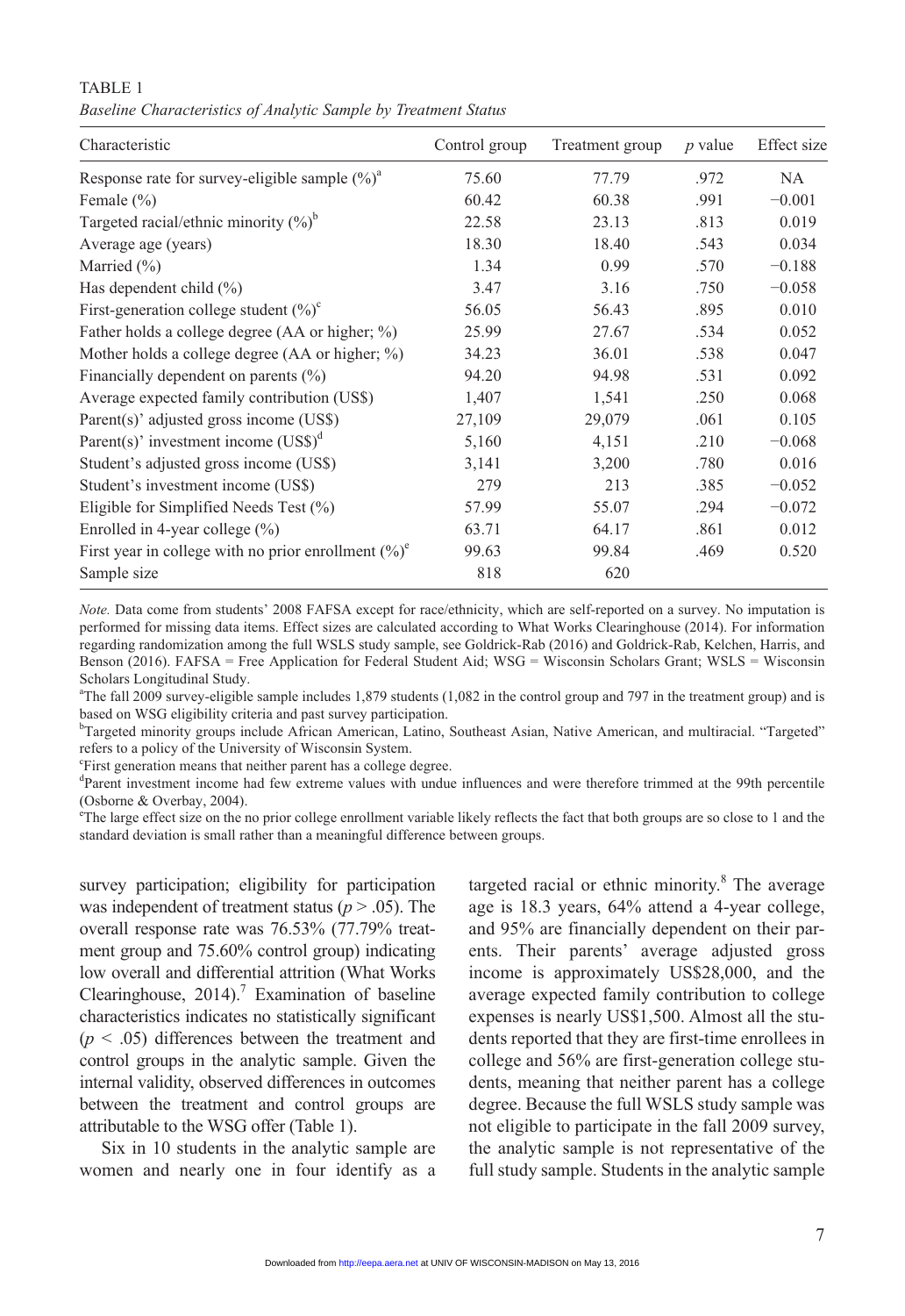### TABLE<sub>2</sub>

*Baseline Characteristics of Full, Survey-Eligible, and Analytic Samples*

| Characteristic                                        | Full study<br>sample | Survey-eligible<br>sample <sup>a</sup> | Analytic<br>sample | $p$ value |
|-------------------------------------------------------|----------------------|----------------------------------------|--------------------|-----------|
| Assigned to treatment $(\% )$                         | 40.00                | 41.12                                  | 41.15              | .217      |
| Female $(\% )$                                        | 58.69                | 57.74                                  | 60.40              | .010      |
| Targeted racial/ethnic minority $(\%)^b$              | NA.                  | 23.27                                  | 22.80              | NA.       |
| Average age (years)                                   | 19.53                | 18.36                                  | 18.34              | .000      |
| Married $(\% )$                                       | 3.98                 | 0.98                                   | 1.20               | .000      |
| Has dependent child $(\% )$                           | 13.07                | 4.07                                   | 3.34               | .000      |
| First-generation college student $(\%)^c$             | 57.29                | 56.22                                  | 56.21              | .282      |
| Father holds a college degree (AA or higher; $\%$ )   | 26.21                | 26.45                                  | 26.66              | .243      |
| Mother holds a college degree (AA or higher; $\%$ )   | 33.93                | 35.00                                  | 34.94              | .212      |
| Financially dependent on parents $(\% )$              | 82.39                | 94.09                                  | 94.52              | .000      |
| Average expected family contribution (US\$)           | 1,314                | 1,435                                  | 1,462              | .015      |
| Parent(s)' adjusted gross income (US\$)               | 23,220               | 27,422                                 | 27,916             | .000      |
| Parent(s)' investment income $(US\$ )^d               | 4,031                | 7,050                                  | 4,743              | .011      |
| Student's adjusted gross income (US\$)                | 4,784                | 3,224                                  | 3,165              | .000      |
| Student's investment income (US\$)                    | 359                  | 347                                    | 252                | .150      |
| Eligible for Simplified Needs Test $(\%)$             | 61.87                | 58.85                                  | 56.80              | .000      |
| Enrolled in 4-year college $(\% )$                    | 50.00                | 60.94                                  | 63.90              | .000      |
| First year in college with no prior enrollment $(\%)$ | 86.78                | 99.78                                  | 99.72              | .000      |
| Sample size                                           | 3,000                | 1,879                                  | 1,438              |           |

*Note.* Data come from students' 2008 FAFSA except for race/ethnicity, which are self-reported on a survey. No imputation is performed for missing data items. The reported *p* value compares the analytic sample with the full study sample. FAFSA = Free Application for Federal Student Aid; WSG = Wisconsin Scholars Grant.

a The fall 2009 survey-eligible sample includes 1,879 students (1,082 in the control group and 797 in the treatment group) and is based on WSG eligibility criteria and past survey participation.

b Targeted minority groups include African American, Latino, Southeast Asian, Native American, and multiracial. "Targeted" refers to a policy of the University of Wisconsin System.

c First generation means that neither parent has a college degree.

<sup>d</sup>Parent investment income had few extreme values with undue influences and were therefore trimmed at the 99th percentile (Osborne & Overbay, 2004).

are more likely to be younger, female, financially dependent on their parents, first-time college enrollees, and from more economically advantaged families. Students in the analytic sample are also less likely to be married, have dependent children, or attend a 2-year college (Table 2). Thus, the results may not be generalizable to the sample of Wisconsin students described above.

# *Survey Measures*

Measures of undergraduate labor force participation are based on student self-reports to survey questions in fall 2009 and are based on work measures used in national studies (e.g., American Community Survey). Students were asked if in the last week they had a job where they worked for pay

and how many hours they worked in off-campus and on-campus employment.<sup>9</sup> From these measures, we created a total hours worked variable and two indicator variables: one noting any off-campus work and one noting extensive work if students worked 20 or more total hours in the past week. Finally, employed students were asked to indicate if they had worked during any of the following blocks of time: 8:00 a.m. to 12:00 p.m., 12:00 p.m. to 6:00 p.m., 6:00 p.m. to 10:00 p.m., 10:00 p.m. to 2:00 a.m., or 2:00 a.m. to 8:00 a.m.

# *Analytic Plan*

An intent-to-treat analysis is used to estimate the experimental effect in which students offered the WSG are compared with students who would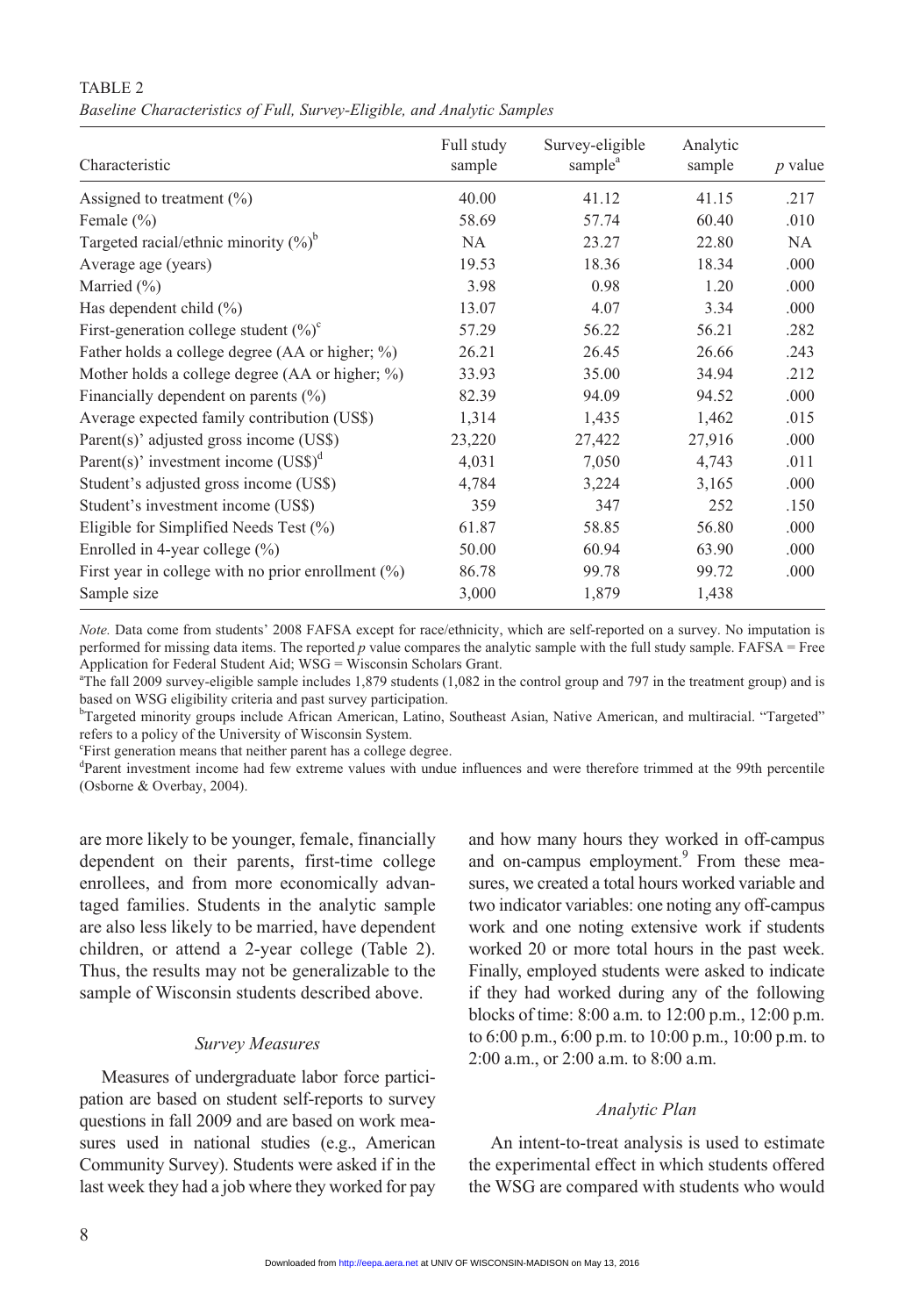have been offered it if selected during random assignment. $^{10}$  The equation is

$$
y_i = \alpha + \beta \big(WSG_i\big) + \gamma X_i + \varepsilon_i,\tag{1}
$$

where  $y_i$  is a student outcome,  $WSG_i$  is an indicator of an offer of the WSG,  $X_i$  is a vector of individual-level baseline controls, and  $\varepsilon_i$  is an error term. Ordinary least squares regression is used to estimate impacts on continuous outcome variables including total hours worked in the past week as well as total hours worked in on- and offcampus employment. Logistic regression is used to estimate the effect of the grant offer on dichotomous outcome measures, including working at all, working off-campus, working extensively, or during certain 4- to 6-hour blocks of time throughout the day. Individual-level baseline control variables serve to increase precision and include expected family contribution, financial dependency status, parents and students adjusted gross income, parents and students investment income, first-time college enrollment, eligibility for simplified needs test, marital status, and parental status.<sup>11</sup> Inverse probability weights are used in all analyses due to unequal assignment probabilities among students across schools.<sup>12</sup> The treatment impacts are reported as changes in the number of hours worked for continuous outcomes and as percentage point differences for dichotomous outcomes. In addition, the magnitudes of the treatment impacts are reported as effect sizes to aid the reader in substantive interpretation (Lipsey et al., 2012). The standardized mean difference, Hedges's *g*, is reported for continuous outcomes, and the Cox index, which is a comparable measure, is used for dichotomous outcomes (What Works Clearinghouse, 2014). In addition, we report unadjusted impact estimates in the appendix as a reference for the reader (Table A1).

Following the analysis of average impacts, heterogeneous treatment effects are estimated by introducing interaction terms. The equation is

$$
y_i = \alpha + \beta (WSG_i) + \gamma X_i + \delta Z_i
$$
  
+ 
$$
\theta (WSG_i \times Z_i) + \varepsilon_i
$$
 (2)

where  $y_i$  is a student outcome,  $WSG_i$  is an indicator of an offer of the WSG,  $X_i$  is a vector of individual-level baseline controls described above, *Zi* is a vector of individual-level baseline characteristics,  $WSG_i \times Z_i$  is a vector of interaction terms between the WSG indicator and individual-level characteristics, and  $\varepsilon_i$  is an error term. Interaction terms include the following individual-level characteristics: gender, race/ethnicity, college institutional sector, first-generation college student status, family income, and prior work behavior.<sup>13</sup> To conserve space, only statistically significant interaction terms are reported in the text. To aid in interpretation, we present predicted means and probabilities for each subgroup (Ai & Norton, 2003).

#### *Limitations*

There are several limitations in this study. The sample is not nationally representative and only includes full-time, traditional-age students from low-income families attending a public college in the state of Wisconsin. Older adults, including those who have been primarily in the workforce and returned to college are excluded and warrant additional study. Our analyses are limited to intent-to-treat estimates to cleanly exploit the exogenous variation in the lottery design; analyses incorporating non-random compliance would likely result in slightly larger impacts. Finally, work behaviors are selfreported on a survey during students' second year of college. We proxy for work quality using measures of work location, work shift, and evidence of extensive work hours. Longer term impacts are not examined.

#### **Findings**

Among students not offered the WSG, 68.72% report working in the prior week with an average of 11.78 hours worked (Table 3). The proportion of working students in our sample is 28 percentage points higher than a national estimate of the percentage of full-time college students (ages = 16–24) working in 2009 (U.S. Department of Education, 2014). This likely reflects the fact that our sample only includes students from lowincome households who attend a public college or university. Half of control group students work off-campus and indeed, this is where they spend most of their work hours (10.03 hours off-campus vs. 1.74 hours on-campus). Three in 10 students in the control sample work extensively, whereas nationally in 2009, one in four full-time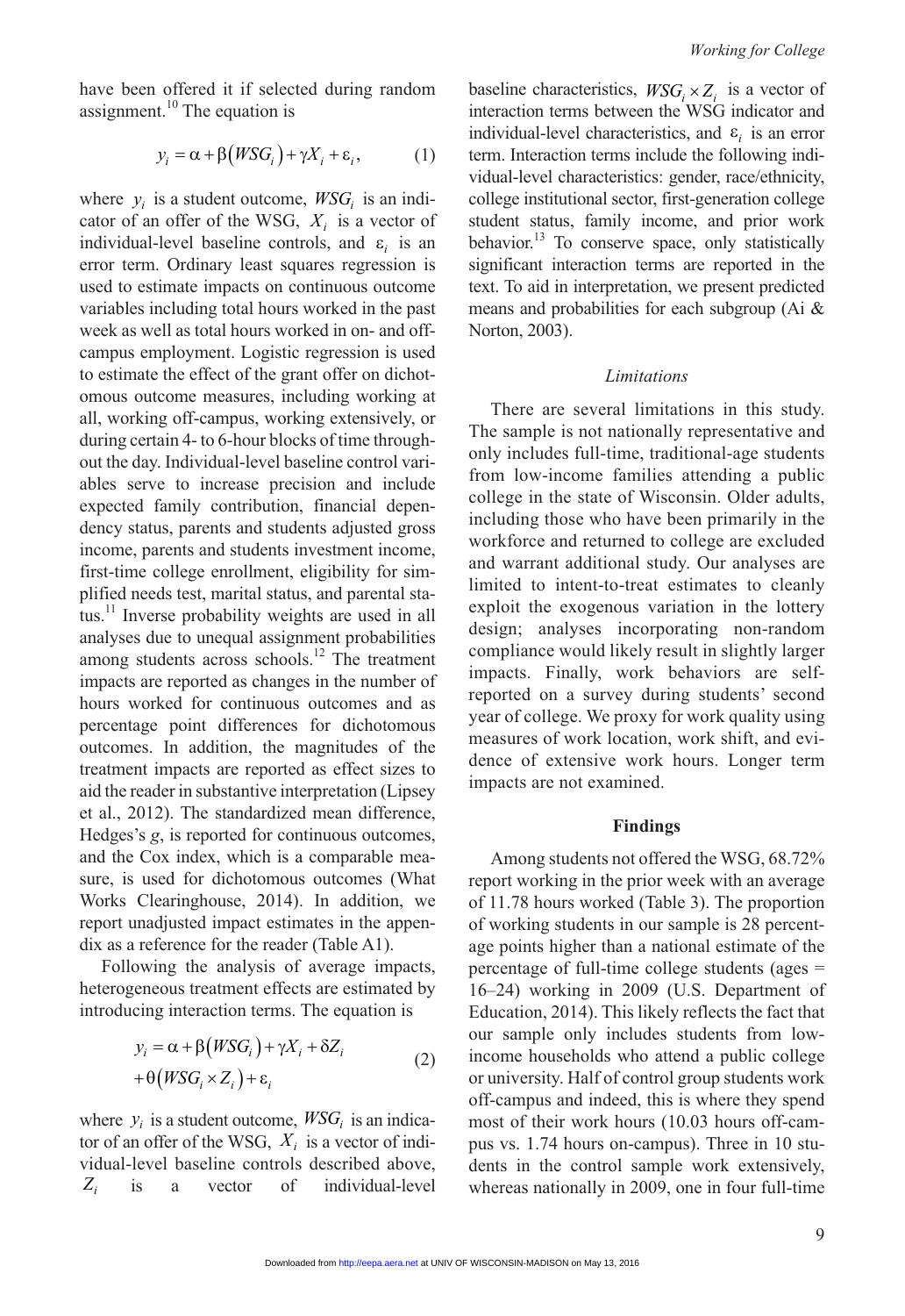| Outcome                                 | Control | Treatment group | $p$ value | Effect size | $\boldsymbol{n}$ |
|-----------------------------------------|---------|-----------------|-----------|-------------|------------------|
| Working at all $(\% )$                  | 68.72   | $-5.88$         | $.029*$   | 0.159       | 1.397            |
| Total hours worked (in the last week)   | 11.78   | $-1.69$         | $.013*$   | 0.144       | 1,383            |
| On-campus hours worked                  | 1.74    | $-0.33$         | .151      | 0.083       | 1,386            |
| Off-campus hours worked                 | 10.03   | $-1.37$         | $.047*$   | 0.114       | 1,392            |
| Working off-campus $(\%)$               | 49.92   | $-4.36$         | .124      | 0.107       | 1,392            |
| Working extensively $(20+)$ hours; %)   | 30.21   | $-5.17$         | $.042*$   | 0.159       | 1,383            |
| Working $8:00$ a.m. -noon $(\%)$        | 54.97   | $-7.67$         | $.029*$   | 0.190       | 916              |
| Working noon-6:00 p.m. $(\%)$           | 71.81   | 2.34            | .456      | 0.072       | 916              |
| Working 6:00 p.m. $-10:00$ p.m. $(\% )$ | 59.42   | 3.05            | .370      | 0.079       | 916              |
| Working 10:00 p.m. $-2:00$ a.m. $(\%)$  | 16.44   | $-0.67$         | .797      | 0.031       | 916              |
| Working 2:00 a.m. $-8:00$ a.m. $(\%$ )  | 14.26   | $-6.40$         | $.005**$  | 0.408       | 916              |

TABLE<sub>3</sub> *Wisconsin Scholars Grant Impact on Undergraduate Labor Market Participation*

*Note.* The following covariates are included in the models: expected family contribution, parents and students adjusted gross income, parents and students investment income, dependency status, first-time enrollment, eligibility for simplified needs test, marital status, and parental status. Sensitivity checks indicate that the inclusion of father's college status does not substantively or significantly change the findings; point estimates are somewhat larger with the inclusion of father's college education status. Effect sizes are calculated according to What Works Clearinghouse (2014).  $\phi$  < .10.  $\phi$  < .05. \*\**p* < .01.

young adult students reported working 20 or more hours weekly (U.S. Department of Education, 2014). The most popular time for students to work is between noon and 6:00 p.m. (71.81%) and more than half work in the mornings  $(8:00 a.m.$ -noon) or evenings  $(6:00 p.m.$ -10:00 p.m.). Late night (10:00 p.m.–2:00 a.m.) and overnight (2:00 a.m.–8:00 a.m.) shifts are less common, but 16.44% and 14.26% of students report working during these times in the

past week, respectively. Results indicate that offer of the WSG changed both the quantity and quality of undergraduate student employment. Students offered the WSG are 5.88 percentage points less likely to work at all, a reduction of 8.56% ( $p < .05$ ; effect size = 0.16). Treatment group students reduced their total weekly work hours by 1.69 hours or 14.35% ( $p$  < .05; effect size  $= 0.14$ ). This reduction came through a 1.37 hour or 13.66% decline in the number of hours worked off-campus (*p* < .05; effect size =  $0.11$ ) and a 0.33 hour or 18.97% decline in the number of hours worked on-campus ( $p = .15$ ; effect size  $= 0.08$ ). The grant offer also reduced the proportion of students working extensively (20+ hours) by 5.17 percentage points or 17.11%  $(p < .05$ ; effect size = 0.16). Finally, offer of the WSG influenced the time of day in which students worked. Treatment students are 7.67 percentage points less likely to work mornings between 8:00 a.m. and noon ( $p < .05$ ; effect size = 0.19) and 6.40 percentage points less likely to work overnight between 2:00 a.m. and 8:00 a.m. ( $p < .01$ , effect  $size = 0.41$ ).

# *Variation in Impacts*

Investigation of heterogeneous impacts suggests that main effects differ by level of parental education with treatment effects concentrated among those whose parents do not have a college degree. Due to the large number of interactions tested, however, this finding may be the result of chance and should be interpreted with caution. Results presented in Table 4 indicate a statistically significant interaction between first-generation college student status and WSG offer on the probability of working extensively  $(p < .05)$  and the number of hours worked off-campus ( $p < .05$ ). Thirty-five percent of first-generation college students in the control group are predicted to work extensively compared with 24.01% of first-generation students offered the additional grant aid—a difference of 11.14 percentage points or a 31.69% reduction. Among those with a college-educated parent, 25.61% of students in the control group and 25.44% of students in the treatment group are predicted to work more than 20 hours per week.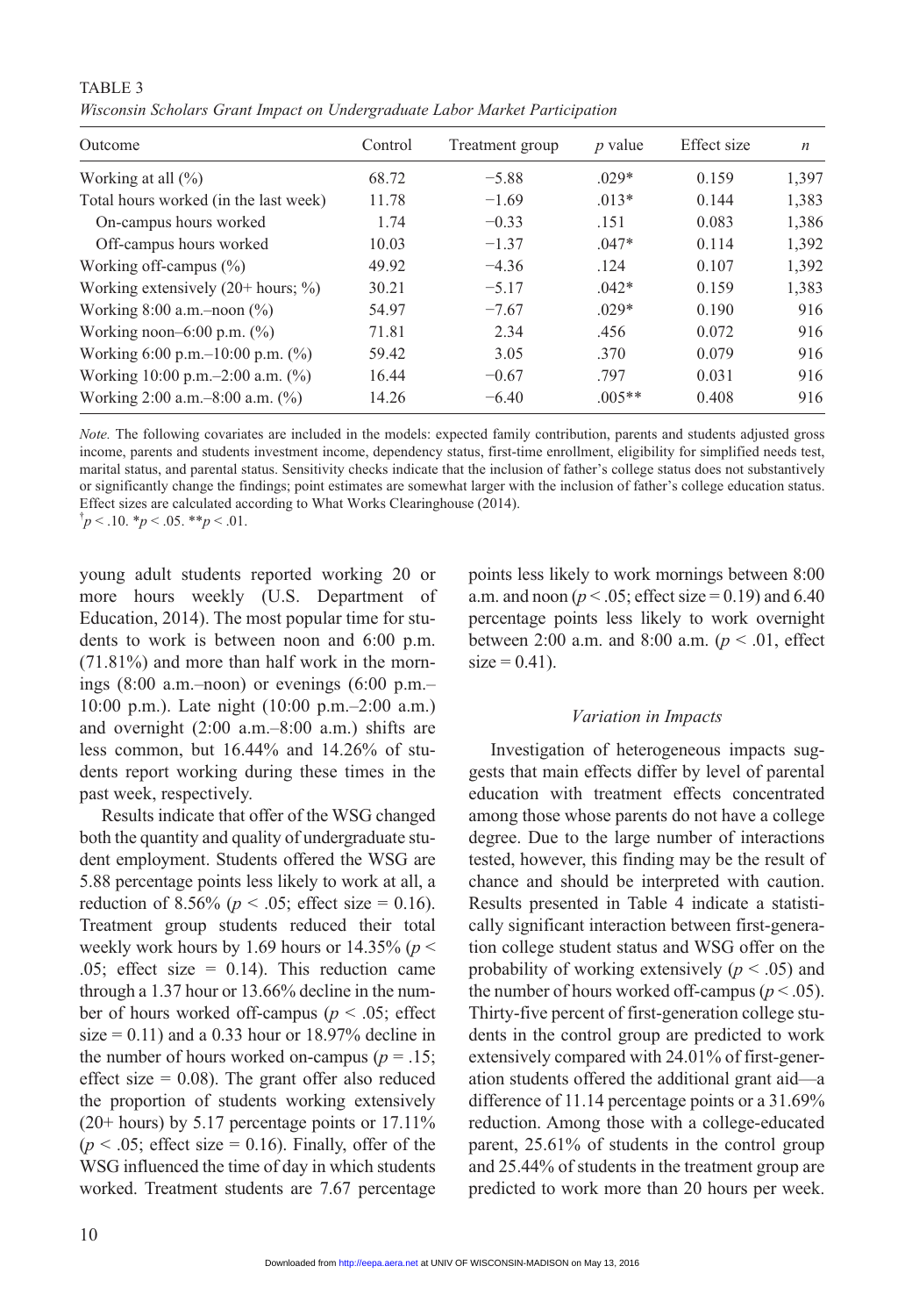|                                    |                                                                                                                                                                                                     |                        |                       |           |                           |           | Off-campus      |           |                       |           | Working                       |             |
|------------------------------------|-----------------------------------------------------------------------------------------------------------------------------------------------------------------------------------------------------|------------------------|-----------------------|-----------|---------------------------|-----------|-----------------|-----------|-----------------------|-----------|-------------------------------|-------------|
| Interaction model                  | Working at all                                                                                                                                                                                      | $\boldsymbol{p}$ value | Total hours<br>worked | $p$ value | hours worked<br>On-campus | $p$ value | worked<br>hours | $p$ value | off-campus<br>Working | $p$ value | extensively<br>$(20 + hours)$ | $p$ value   |
| WSG                                | $-0.110$                                                                                                                                                                                            | 550                    | $-0.782$              | 458       | $-0.249$                  | 471       | $-0.583$        | 578       | $-0.079$              | 668       | $-0.253$                      | 239         |
|                                    | (0.183)                                                                                                                                                                                             |                        | (1.052)               |           | (0.345)                   |           | (1.048)         |           | (0.184)               |           | (0.214)                       |             |
| $WSG \times Female$                | $-0.276$                                                                                                                                                                                            | 262                    | $-1.463$              | .288      | $-0.139$                  | 762       | $-1.265$        | 361       | $-0.158$              | 503       | $-0.008$                      | 977         |
|                                    |                                                                                                                                                                                                     |                        | (1.375)               |           | (0.459)                   |           | (1.385)         |           | (0.236)               |           | (0.268)                       |             |
| <b>WSG</b>                         | $(0.246)$<br>-0.371                                                                                                                                                                                 | 009                    | $-1.976$              | 015       | $-0.448$                  | 105       | $-1.498$        | 069       | $-0.227$              | 092       | $-0.309$                      | 039         |
|                                    |                                                                                                                                                                                                     |                        | (0.808)               |           | (0.276)                   |           | (0.822)         |           | (0.134)               |           | (0.149)                       |             |
| $WSG \times$ Minority <sup>a</sup> |                                                                                                                                                                                                     | .213                   | 1.416                 | 365       | 0.256                     | .621      | 1.019           | 514       | 0.244                 | 374       | 0.315                         | 309         |
|                                    | $(0.143)\n0.354\n0.280\n0.290\n0.291\n0.291\n0.291\n0.291\n0.292\n0.293\n0.291\n0.293\n0.291\n0.291\n0.291\n0.292\n0.293\n0.293\n0.295\n0.297\n0.293\n0.295\n0.297\n0.298\n0.299\n0.299\n0.299\n0.$ |                        | (1.561)               |           | (0.518)                   |           | (1.561)         |           | (0.274)               |           | (0.309)                       |             |
| WSG                                |                                                                                                                                                                                                     | .177                   | $-2.078$              | 105       | $-0.362$                  | .124      | $-1.788$        | 165       | $-0.148$              | 438       | $-0.265$                      | 171         |
|                                    |                                                                                                                                                                                                     |                        | (1.282)               |           | (0.235)                   |           | (1.288)         |           | (0.191)               |           | (0.193)                       |             |
| WSG × FourYearCollege              |                                                                                                                                                                                                     | .933                   | 0.622                 | .676      | 0.042                     | 918       | 0.649           | 663       | $-0.057$              | 813       | $-0.016$                      | 952         |
|                                    |                                                                                                                                                                                                     |                        | (1.487)               |           | (0.408)                   |           | (1.490)         |           | (0.241)               |           | (0.264)                       |             |
| WSG                                |                                                                                                                                                                                                     | .073                   | $-1.034$              | 306       | $-0.732$                  | 059       | $-0.291$        | .776      | 0.029                 | 874       | $-0.009$                      | 964         |
|                                    |                                                                                                                                                                                                     |                        | (1.009)               |           | (0.387)                   |           | (1.020)         |           | (0.181)               |           | (0.207)                       |             |
| $WSG \times FirstGenerationb$      |                                                                                                                                                                                                     | 996                    | $-2.041$              | 149       | 0.769                     | .124      | $-2.819$        | 048       | $-0.474$              | 052       | $-0.538$                      | 649         |
|                                    |                                                                                                                                                                                                     |                        | (1.414)               |           | (0.500)                   |           | 1.427           |           | (0.244)               |           | (0.273)                       |             |
| <b>WSG</b>                         |                                                                                                                                                                                                     | .350                   | $-1.414$              | .165      | $-0.417$                  | 143       | $-0.976$        | 347       | $-0.079$              | .629      | $-0.202$                      | 261         |
|                                    |                                                                                                                                                                                                     |                        | (1.018)               |           | (0.285)                   |           | (1.037)         |           | (0.163)               |           | (0.180)                       |             |
| $WSG \times HigherIncome^c$        |                                                                                                                                                                                                     | .403                   | $-0.591$              | 664       | $0.174$                   | .705      | $-0.821$        | 552       | $-0.201$              | 383       | $-0.125$                      | 628         |
|                                    |                                                                                                                                                                                                     |                        | (1.363)               |           | (0.460)                   |           | (1.379)         |           | (0.230)               |           | (0.259)                       |             |
| WSG                                |                                                                                                                                                                                                     | .046                   | $-1.828$              | 018       | $-0.495$                  | 050       | $-1.361$        | .081      | $-0.134$              | 294       | $-0.270$                      | 053         |
|                                    |                                                                                                                                                                                                     |                        | (0.769)               |           | (0.252)                   |           | (0.780)         |           | (0.128)               |           | (0.139)                       |             |
| $WSG \times Now$ ork $HSS^d$       |                                                                                                                                                                                                     | .741                   | 1.709                 | 294       | 0.941                     | .187      | 0.868           | 588       | $-0.247$              | 477       | 0.431                         | 325         |
|                                    | (0.324)                                                                                                                                                                                             |                        | (1.628)               |           | (0.713)                   |           | (1.603)         |           | (0.347)               |           | (0.437)                       |             |
| Sample size                        |                                                                                                                                                                                                     | 1,397                  |                       | 1,383     |                           | 1,386     |                 | 1,392     |                       | 1,392     |                               | 1,383       |
|                                    |                                                                                                                                                                                                     |                        |                       |           |                           |           |                 |           |                       |           |                               | (continued) |

Table 4

*Subgroup Variation in WSG Treatment Impacts*

TABLE 4<br>Subgroup Variation in WSG Treatment Impacts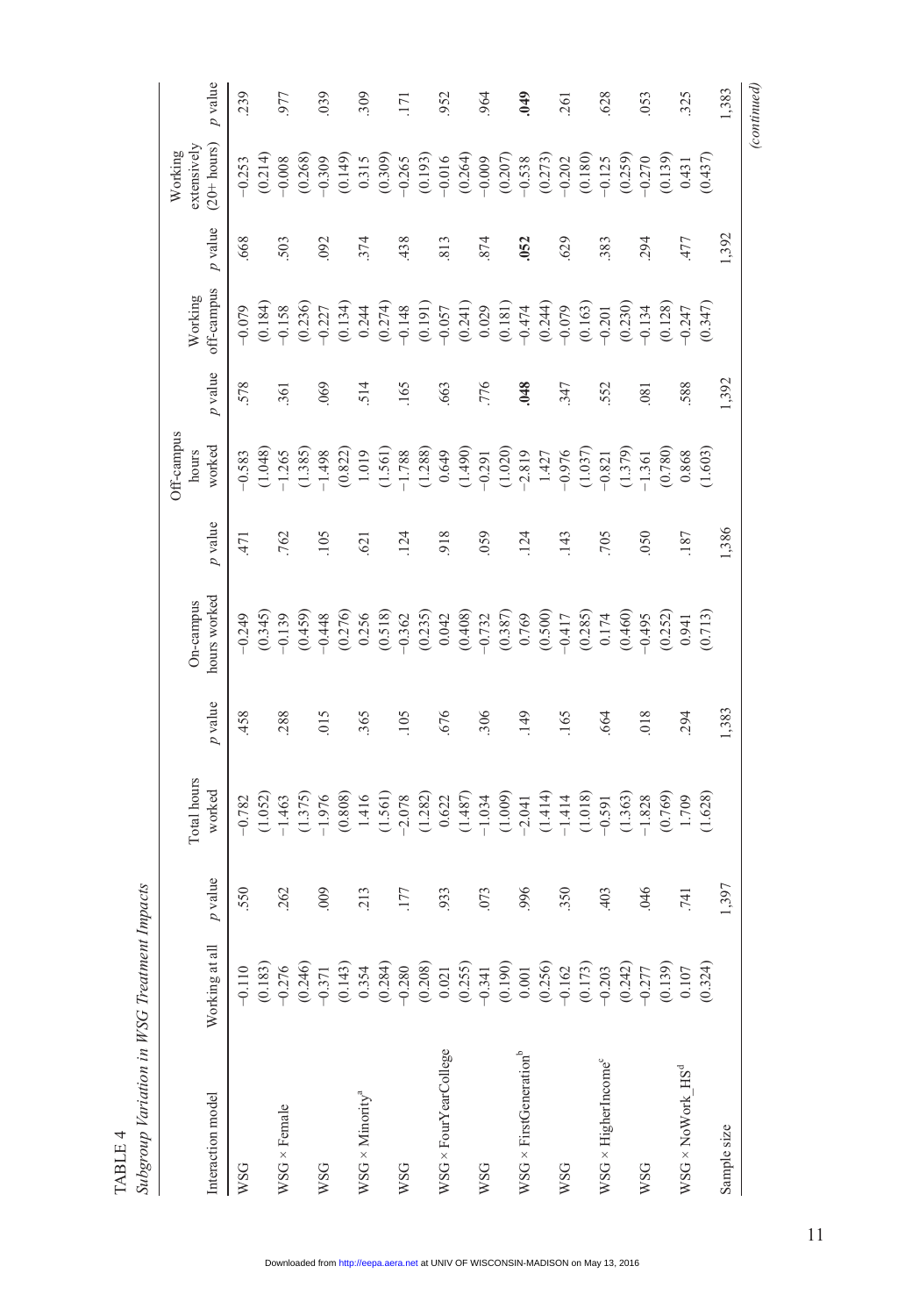| Interaction model                  | Working 8:00<br>a.m.-noon                                                                                                                                                                              | value<br>P | noon-6:00 p.m.<br>Working     | $p$ value | p.m.-10:00 p.m.<br>Working 6:00 | $p$ value | Working 10:00<br>p.m.-2:00 a.m. | $p$ value | a.m.-8:00 a.m.<br>Working 2:00 | $p$ valu       |
|------------------------------------|--------------------------------------------------------------------------------------------------------------------------------------------------------------------------------------------------------|------------|-------------------------------|-----------|---------------------------------|-----------|---------------------------------|-----------|--------------------------------|----------------|
| <b>WSG</b>                         | $-0.552$                                                                                                                                                                                               | .025       | $-0.016$                      | 952       | 0.337                           | .184      | 0.003                           | .993      | $-1.512$                       | $\overline{0}$ |
| $WSG \times Female$                | $(0.246)$<br>0.361                                                                                                                                                                                     | 233        | (0.263)<br>0.222              | 503       | (0.253)                         | 319       | (0.316)<br>$-0.093$             | 817       | $(0.472)$<br>1.191             | .029           |
| <b>WSG</b>                         | $(0.302)$<br>$-0.447$<br>$(0.166)$                                                                                                                                                                     | .007       | (0.185)<br>(0.332)<br>$0.103$ | 578       | $(0.310)$<br>0.243<br>(0.170)   | .154      | (0.399)<br>(0.215)<br>0.069     | 750       | (0.281)<br>(0.545)<br>$-0.779$ | .006           |
| $WSG \times$ Minority <sup>a</sup> | $\begin{array}{c} 0.566 \\ (0.348) \\ -0.057 \end{array}$                                                                                                                                              | 104        | (0.402)<br>0.191              | .634      | (0.354)<br>$-0.439$             | 215       | (0.564)<br>$-0.699$             | 215       | 0.426                          | .488           |
| <b>WSG</b>                         |                                                                                                                                                                                                        | .802       | (0.260)<br>0.648              | 013       | 0.234                           | 308       | (0.300)<br>0.004                | 990       | (0.614)<br>(0.339)             | .052           |
| WSG × FourYearCollege              |                                                                                                                                                                                                        | 146        | (0.330)<br>$-0.860$           | 000       | $(0.230)$<br>$-0.174$           | 560       | (0.398)<br>$-0.092$             | 817       | $-0.028$                       | .953           |
| WSG                                |                                                                                                                                                                                                        | 042        | (0.261)<br>0.331              | 205       | $(0.298)$<br>0.441<br>(0.236)   | 062       | (0.313)<br>0.041                | 895       | $(0.482)$<br>-0.944<br>(0.374) | $-012$         |
| $WSG \times FirstGeneratorb$       |                                                                                                                                                                                                        | 439        | (0.345)<br>$-0.421$           | .223      | (0.314)<br>$-0.493$             | 116       | (0.412)<br>$-0.085$             | 837       | 0.435                          | .390           |
| WSG                                | $(0.225) \n9.292\n10.292\n10.293\n10.293\n10.293\n10.293\n10.293\n10.293\n10.293\n10.293\n10.293\n10.293\n10.293\n10.293\n10.293\n10.293\n10.293\n10.293\n10.293\n10.293\n10.293\n10.293\n10.293\n10.$ | .048       | (0.224)<br>$-0.034$           | .880      | (0.209)<br>0.075                | 719       | (0.289)<br>$-0.168$             | 562       | $(0.506)$<br>-0.572<br>(0.335) | .088           |
| WSG × HigherIncome®                |                                                                                                                                                                                                        | 567        | (0.320)<br>0.304              | 342       | (0.293)<br>0.095                | .746      | (0.393)<br>0.236                | 547       | (0.486)<br>$-0.193$            | .692           |
| <b>WSG</b>                         | $(0.285)$<br>$-0.364$                                                                                                                                                                                  | 019        | (0.176)<br>0.194              | .272      | (0.159)<br>0.112                | 484       | (0.209)<br>$-0.131$             | 529       | (0.258)<br>$-0.780$            | .003           |
| $WSG \times Now$ ork $HSd$         | $(0.155)$<br>0.295<br>(0.454)                                                                                                                                                                          | 515        | (0.506)<br>$-0.214$           | .672      | (0.459)<br>0.194                | .673      | (0.714)<br>0.847                | 236       | (1.004)<br>0.893               | .374           |
| Sample size                        |                                                                                                                                                                                                        | 916        |                               | 916       |                                 | 916       |                                 | 916       |                                | 916            |

Note. This table presents the WSG coefficient and WSG × Characteristic Coefficient for each of the six interaction models (i.e., gender, race/ethnicity, college institutional sector, first-generation college student status Note. This table presents the WSG coefficient and WSG × Characteristic Coefficient for each of the six interaction models (i.e., gender, race/edmicity, college institutional sector, first-generation college student status, family income, and prior work behavior). Standard errors are shown in parentheses. The following covariates are included in each model: expected family contribution, parents and students adjusted gross income, parents family income, and prior work behavior). Standard errors are shown in parentheses. The following covariates are included in each model: expected family contribution, parents and students adjusted gross income, parents and students investment income, dependency status, first-time enrollment, eligibility for simplified needs test, marital status, and parental status. Maximum sample size is reported. No imputation is performed for missing and students investment income, dependency status, first-time enrollment, eligibility for simplified needs test, marital status, and parental status. Maximum sample size is reported. No imputation is performed for missing data items. Interaction terms with p values below .10 are bolded to aid in interpretation. WSG = Wisconsin Scholars Grant.

 $\overline{\phantom{a}}$ 

"Minority includes African American, Latino, Southeast Asian, Native American, and multiracial. These groups are "targeted" racial/ethnic minorities according to University of Wisconsin System policy. data items. Interaction terms with p values below .10 are bolded to aid in interpretation. WSG = Wisconsin Scholars Grant.<br>"Minority includes African American, Latino, Southeast Asian, Native American, and multiracial. The First generation means that neither parent has a college degree.

Higher income is operationalized as those with a parental adjusted gross income above the mean. The results are not sensitive to the operationalization of higher income.

"Higher income is operationalized as those with a parental adjusted gross income above the mean. The results are not sensitive to the operationalization of higher income.<br>"No work in high school is operationalized as those No work in high school is operationalized as those who indicated they typically worked 0 hours during their senior year in high school on a student survey (16%). The results are not sensitive to the operationalization

of work behavior in high school. As a sensitivity test, we also examined if the impact of the grant offer varied by students' work behavior in fall of their first year of college (after they had been notified of the WSG bu of work behavior in high school. As a sensitivity test, we also examined if the impact of the grant offer varied by students' work behavior in fall of their first year of college (after they had been notified of the WSG bu typically had not received any grant aid), and it did not. typically had not received any grant aid), and it did not.

TABLE 4 (continued)

able 4 (continued)

 $p$  is  $p$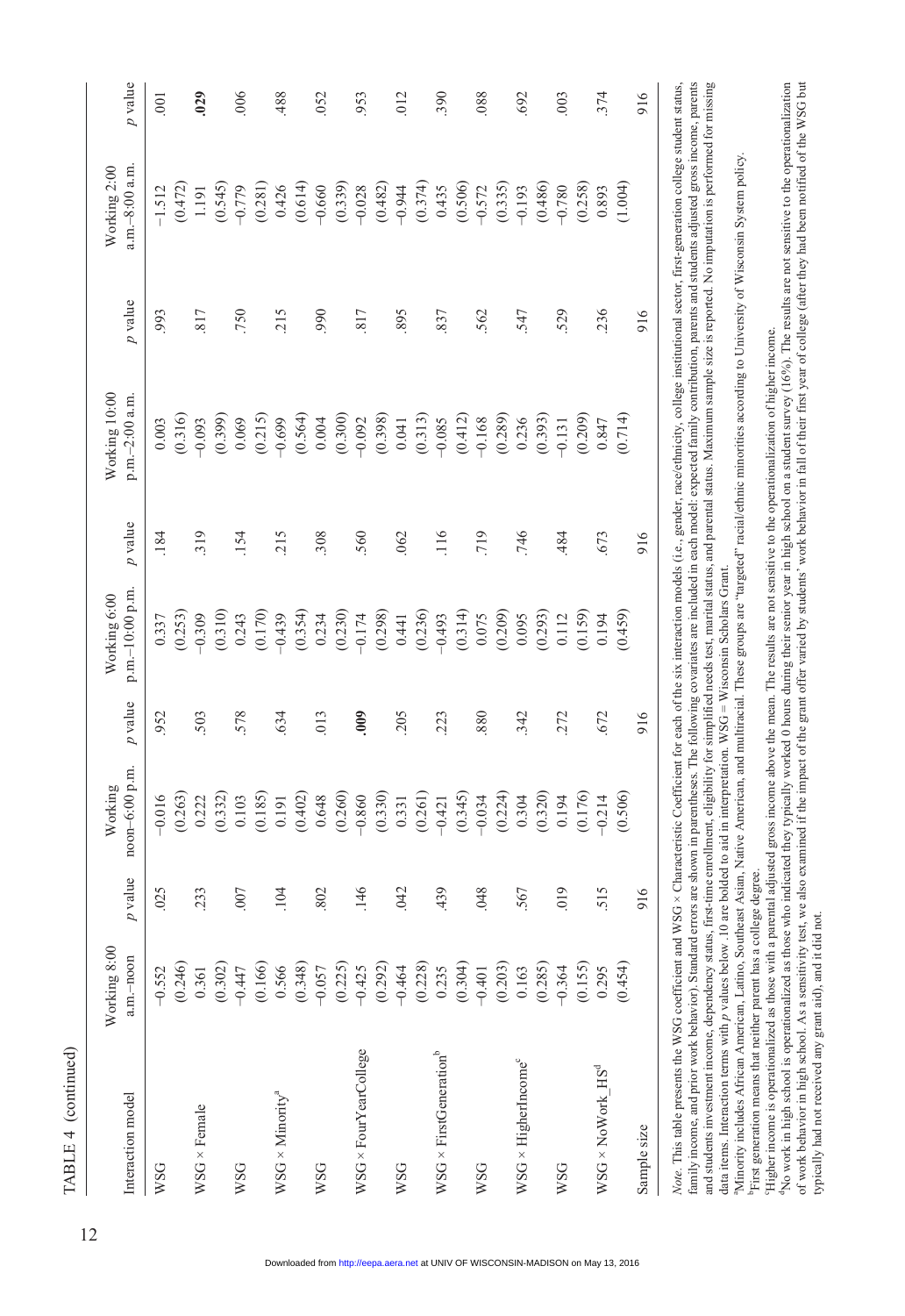The reduction in work hours occurred through a decline in the number of hours worked off-campus. First-generation college students in the control group are predicted to work 11.53 hours off-campus per week while those in the treatment group are predicted to work 8.42 hours, a difference of 3.11 hours or a 26.97% reduction. Among those with a college-educated parent, students in the control group are predicted to work 8.81 hours off-campus compared with 8.51 hours among those in the treatment group. Treatment impacts regarding working at all, on-campus work, or during particular shifts did not systematically vary by parental education level (Table 4).

In addition, results indicate subgroup variation by gender and college institutional sector regarding working during different times of day. Further examination of the data, however, does not suggest any clear or systematic pattern of subgroup variation in changes to shift work. Men offered the grant were 12.48 percentage points less likely to work overnight (4.30% WSG vs. 16.78% control) whereas women were 3.19 percentage points less likely to work between 2:00 a.m. and 8:00 a.m. (9.79% WSG vs. 12.98% control;  $p < .05$ ). The grant offer also induced 2-year college students to work between noon and 6:00 p.m. (80.04% WSG vs. 67.81% control) whereas it reduced the probability of working afternoons for 4-year college students (70.29% WSG vs. 74.48% control; *p* < .05; Table 3).

# **Discussion**

Using a randomized experiment, we find that the offer of a private need-based grant induced undergraduates to change their work behaviors. Students offered the grant were less likely to work at all and reported working fewer hours. They also changed their work experiences in important ways: treatment students were less likely to work extensively and reduced the number of hours they worked in off-campus employment. In addition, these students changed the time of day in which they worked, resulting in a smaller proportion working overnight or during the morning, likely allowing them a greater opportunity to sleep and attend classes. These quantitative and qualitative changes in work behaviors are consistent with changes recommended by theory and practice to improve

college achievement and attainment. Indeed, research shows that the offer of the WSG improved students' academic outcomes, including on-time bachelor's degree completion for 4-year college entrants (Goldrick-Rab et al., 2016).

Furthermore, the impacts of the grant offer appear to be larger for some of the most disadvantaged students although we cannot be sure that this subgroup variation is not the result of statistical chance. First-generation students typically work more than their peers with a collegeeducated parent, but the WSG offer entirely offset this advantage in extensive and off-campus work. Thus, the grant offer may have enabled first-generation students to make work decisions on par with students who have a college-educated parent.

The magnitude of the reduction in work hours is very similar to prior quasi-experimental estimates. DesJardins and colleagues (2010) suggest a 32-minute reduction in weekly work hours per US\$1,000 of merit scholarship aid. Our impact translates into a 35-minute reduction in weekly work hour per US\$1,000 of additional needbased grant aid.<sup>14</sup> Furthermore, Scott-Clayton (2011b) suggests a US\$4.04 reduction in weekly earnings per US\$1,000 of merit scholarship aid and assuming minimum wage work, our results indicate a US\$4.25 weekly reduction per US\$1,000 of grant aid.<sup>15</sup> Prior research suggests that a 1.69-hour reduction in weekly work induces students to take one additional course credit per year (Darolia, 2014) or improve their GPA by 0.02 to 0.27 units (DeSimone, 2008; Stinebrickner & Stinebrickner, 2003).

The effect sizes reported in our study (e.g., 0.15) are often interpreted as substantively meaningful by education researchers (Lipsey et al., 2012), but students offered additional grant aid did not come close to substituting a dollar of aid for a dollar of work earnings. On average, treatment students in our sample could have used the grant aid to buy themselves out of US\$96 in weekly work earnings or 13.27 hours of work per week at the minimum wage rate.<sup>16</sup> Instead, students report working less than 2 fewer hours per week. This means that students were either unable to use the grant aid to buy themselves out of work or preferred not to do so. There is some evidence that the grant crowded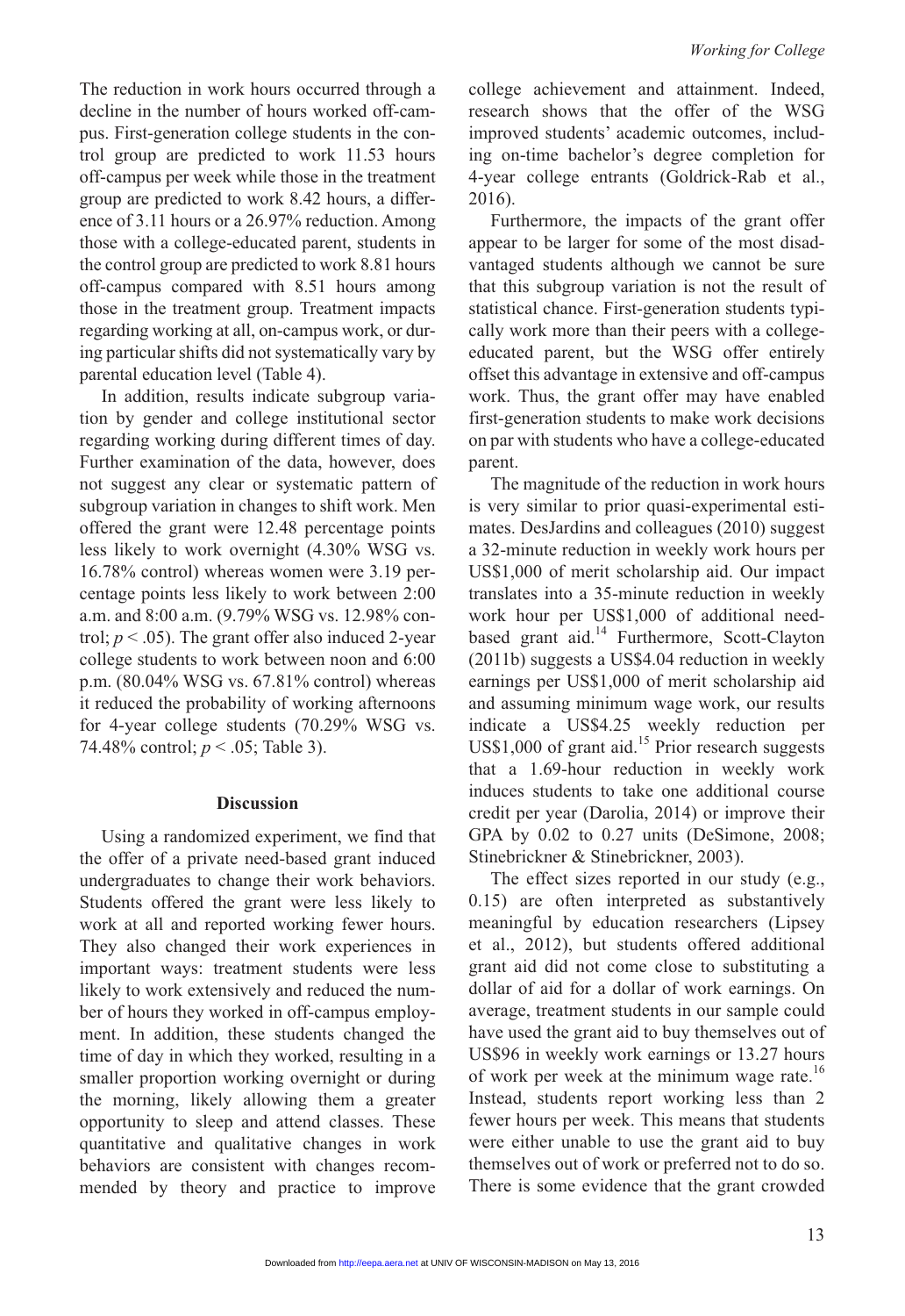### *Broton et al.*

out loans due to rules about financial aid packaging. Specifically, to include the grant in students' financial aid packages, sometimes loans had to be reduced. This limited the extent to which the grant could help students have more cash-inhand to avoid working (Goldrick-Rab et al., 2016). Prior work also indicates that the financial need of low-income students is understated through a systematic overestimate of the expected family contribution and underestimate of living costs (Goldrick-Rab, 2016; Kelchen et al., 2014). Certainly, a sizable minority of students in our sample are struggling to make ends meet and report trouble affording basic needs like food and housing, so these students may have applied the additional grant aid to unmet needs (Broton et al., 2014).

Scholars and policymakers hypothesize that financial aid can buy students out of work, and our findings support this theory. However, grant aid is not a simple dollar-for-dollar substitute for work earnings. Instead, students pay for college through a complex combination of grant aid, loans, gifts, work, and cost-cutting measures. Furthermore, changes in work behavior may be an important pathway through which financial aid affects college success, but it is not likely the only mechanism, and more research is needed to understand the full causal chain of events. To the extent that working while in college is a key mechanism in the reproduction of social advantage, the results suggest that need-based grant aid may be a promising path for promoting more equitable college outcomes.

# **Appendix**

| TABLE A1                                                                               |  |  |  |  |
|----------------------------------------------------------------------------------------|--|--|--|--|
| Wisconsin Scholars Grant Unadjusted Impact on Undergraduate Labor Market Participation |  |  |  |  |

| Outcome                                       | Control | Treatment group | $p$ value         | Effect size | $\boldsymbol{n}$ |
|-----------------------------------------------|---------|-----------------|-------------------|-------------|------------------|
| Working at all $(\% )$                        | 68.64   | $-5.27$         | $0.048*$          | $-0.143$    | 1,436            |
| Total hours worked (in the last week)         | 11.73   | $-1.61$         | $0.017*$          | $-0.137$    | 1,420            |
| On-campus hours worked                        | 1.75    | $-0.31$         | 0.175             | $-0.077$    | 1,423            |
| Off-campus hours worked                       | 9.96    | $-1.31$         | $0.056^{\dagger}$ | $-0.109$    | 1,431            |
| Working off-campus $(\%)$                     | 49.55   | $-3.93$         | 0.160             | $-0.096$    | 1,431            |
| Working extensively $(20 + \text{hours})$ (%) | 29.83   | $-4.79$         | $0.056^{\dagger}$ | $-0.146$    | 1,420            |
| Working $8:00$ a.m.-noon $(\%)$               | 54.14   | $-7.53$         | $0.030*$          | $-0.183$    | 942              |
| Working noon-6:00 p.m. $(\%)$                 | 71.83   | 1.88            | 0.544             | 0.058       | 942              |
| Working 6:00 p.m. $-10:00$ p.m. $(\% )$       | 59.25   | 3.71            | 0.273             | 0.095       | 942              |
| Working 10:00 p.m. $-2:00$ a.m. $(\%)$        | 16.14   | 0.00            | 0.999             | 0.000       | 942              |
| Working 2:00 a.m. $-8:00$ a.m. $(\%)$         | 13.99   | $-5.84$         | $0.008**$         | $-0.367$    | 942              |

*Note.* Models do not include any covariates. Effect sizes are calculated according to What Works Clearinghouse (2014).  $\phi$ <sup>†</sup> $p$  < .10. \* $p$  < .05. \*\* $p$  < .01.

# **Authors' Note**

All opinions and errors are those of the authors. James Benson worked on this project as a post-doctoral fellow at the University of Wisconsin–Madison. This article was written when James Benson was employed by the University of Wisconsin–Madison, and it does not necessarily reflect the views of the Institute of Education Sciences, where he is currently employed.

# **Acknowledgments**

The authors thank Robert Kelchen for feedback.

# **Declaration of Conflicting Interests**

The author(s) declared no potential conflicts of interest with respect to the research, authorship, and/or publication of this article.

# **Funding**

The author(s) disclosed receipt of the following financial support for the research, authorship, and/or publication of this article: The Bill and Melinda Gates Foundation, Great Lakes Higher Education Guaranty Corporation, Institute for Research on Poverty, Spencer Foundation, William T. Grant Foundation,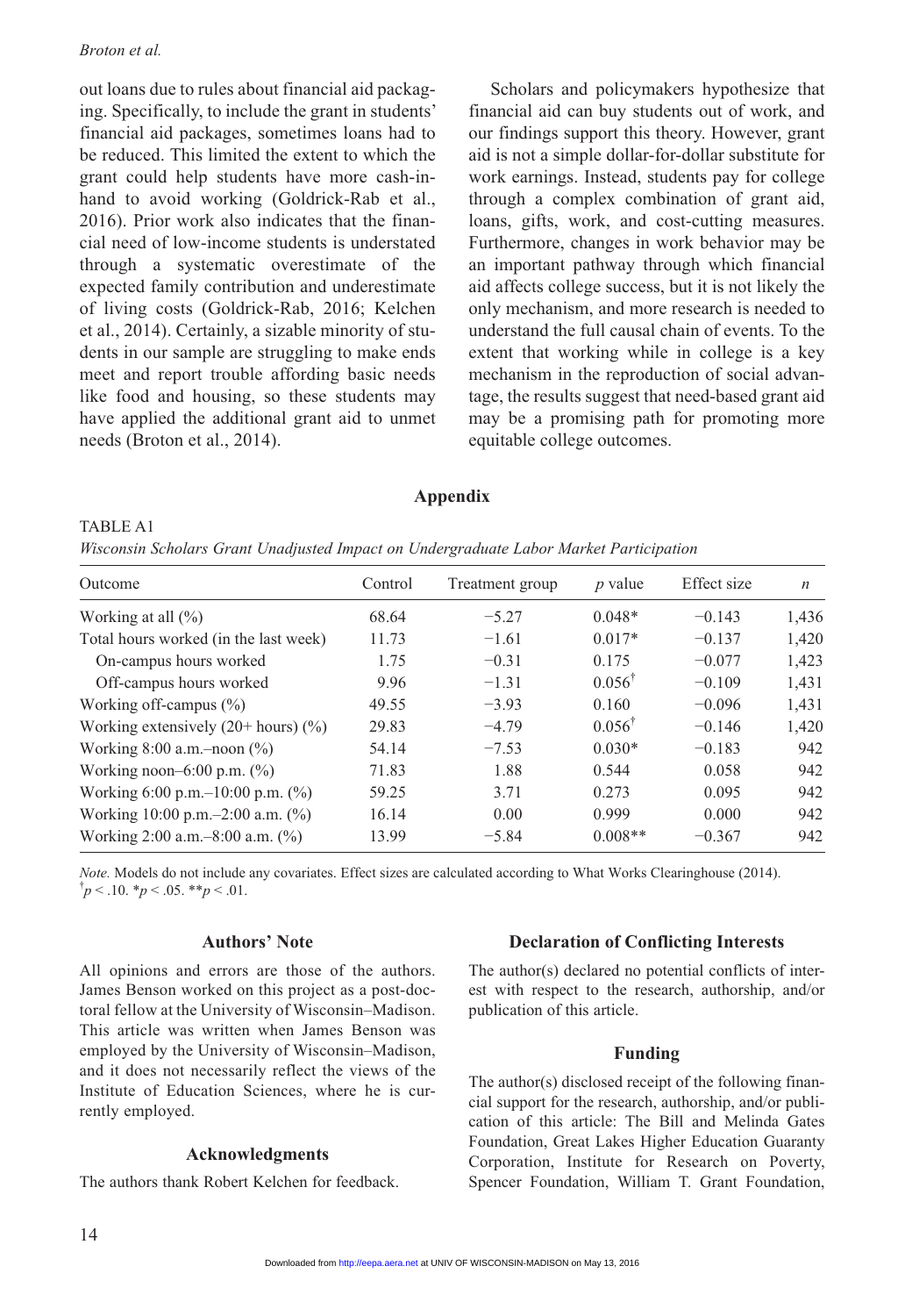Wisconsin Center for the Advancement of Postsecondary Education, and an anonymous donor provided funding for this study, conducted in partnership with the Fund for Wisconsin Scholars, the Higher Educational Aids Board, the University of Wisconsin System, and the Wisconsin Technical College System. The authors also thank the Institute of Education Sciences Grant R305B090009 and National Science Foundation Graduate Research Fellowship Grant DGE-1256259 for research support.

### **Notes**

1. Calculation based on  $59\%$  of US\$21,000 = US\$12,390 in unmet need. (US\$12,390 / 52 weeks) /  $US$7.25 = 33$  hours per week.

2. The Working Student Act (S.2796) is legislation that has been introduced by Senator Tammy Baldwin to enact an across-the-board 35% increase in the income protection allowance for students. This means that a dependent student can earn up to US\$2,191 more before their income affects their financial aid award (*The Working Student Act*, 2014).

3. Note that DesJardins, McCall, Ott, and Kim (2010) made 54 comparisons, and two were statistically significant, which is what we would expect by chance. "So some caution is warranted when interpreting these findings" (p. 472).

4. More information on the Fund for Wisconsin Scholars is available at [www.ffws.org.](www.ffws.org)

5. The renewable nature of the grant is conditional on Pell Grant eligibility, full-time enrollment, and satisfactory academic progress. The grant is transferable among all public 2- and 4-year colleges in Wisconsin.

6. Most students completed all or none of the work behavior questions; there was 1% item missingness.

7. The overall attrition rate is 23.47%, and the differential attrition rate is 2.19%. This level of overall and differential attrition meets the conservative boundary for "low attrition" according to the What Works Clearinghouse (2014).

8. Targeted minority groups include African American, Latino, Southeast Asian, Native American, and multiracial. "Targeted" refers to a policy of the University of Wisconsin System.

9. Due to a few outliers, the off-campus work hours measure was trimmed to 40 hours/week and the oncampus work hours measure was trimmed to 20 hours/ week. This affected less than 2% of off-campus cases and less than 1% of on-campus cases (Osborne & Overbay, 2004).

10. Approximately, 90% of students who were offered the Wisconsin Scholars Grant (WSG) received the grant in the 2008–2009 academic year, according to the Fund for Wisconsin Scholars. We report work outcomes from fall 2009.

11. These baseline control variables are included because they have an effect size difference greater than 0.05 standard deviations (see Table 1; What Works Clearinghouse, 2014). Father holds a college degree is not included in the covariate adjusted model due to missing data, but was included as a sensitivity check and did not significantly or substantively change the findings; results from that model were less conservative.

12. The use of survey weights is designed to ensure internal validity. As an external validity sensitivity check, we also ran the models with school fixed effects. The results are substantively and statistically similar.

13. Because we estimate six potential types of subgroup variation for each of 11 outcomes, we make 66 statistical comparisons. We would expect about three statistically significant results by chance. Thus, we also conduct a visual analysis of the data to determine the overall pattern of findings. Still, caution is warranted in interpreting these results.

14. Calculation based on the weighted average value of the grant for the analytic sample (US\$2,886.30) assuming a constant linear effect.

15. Scott-Clayton (2011b) reports a US\$9.55 reduction in weekly earnings per US\$2,366 in grant aid, on average in Years 2 through 4. Our calculation is based on the average grant amount of US\$2,886.30 and a US\$7.25 minimum wage rate. These are estimates, as we do not have wage data.

16. For this calculation, we define a school year as 30 weeks in conjunction with University of Wisconsin (UW) System Regent policy.

#### **References**

- Ai, C., & Norton, E. C. (2003). Interaction terms in logit and probit models. *Economics Letters*, *80*, 123–129.
- Allegretto, S. A., & Filion, K. (2011, February). *Waiting for change: The \$2.13 federal subminimum wage* (Briefing Paper 297). Washington, DC: Economic Policy Institute & Center on Wage and Employment Dynamics.
- Alon, S. (2007). The influence of financial aid in leveling group differences in graduating from elite institutions. *Economics of Education Review*, *26*, 296–311.
- Astin, A. (1993). What matters in college? *Liberal Education*, *79*(4), 4–15.
- Barrow, L., & Rouse, C. E. (2013). *Financial incentives and educational investment: The impact of performance-based scholarships on student time use*. Chicago, IL: Federal Reserve Bank of Chicago.
- Bettinger, E. P., Long, B. T., Oreopoulos, P., & Sanbonmatsu, L. (2012). The role of application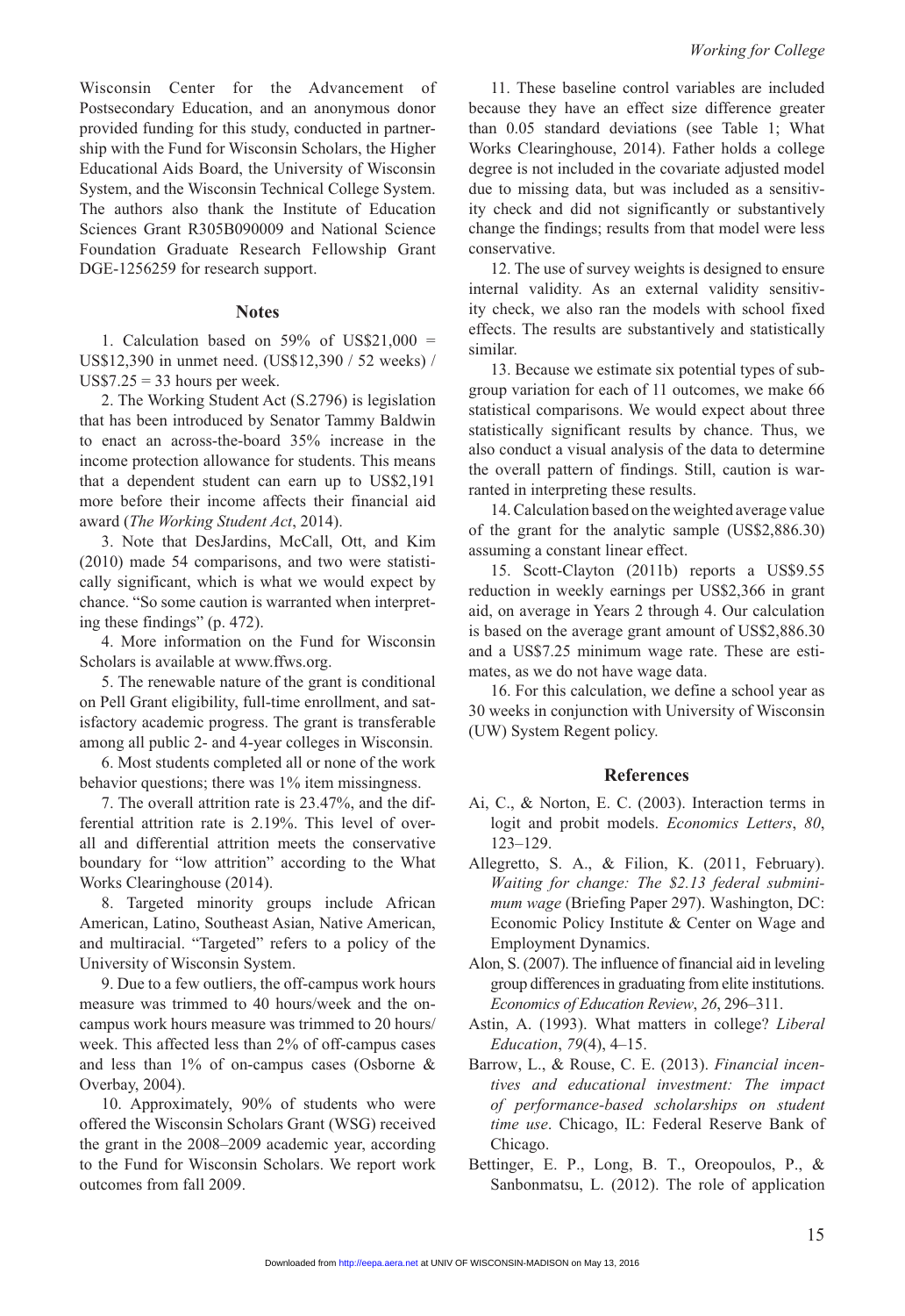assistance and information in college decisions: Results from the H&R Block FAFSA experiment. *The Quarterly Journal of Economics*, *127*, 1205– 1242.

- Binder, M., Krause, K., Miller, C., & Cerna, O. (2015). *Providing incentives for timely progress toward earning a college degree: Results from a performance-based scholarship experiment*. New York, NY: MDRC.
- Boatman, A., Evans, B., & Soliz, A. (2014). *Applying the lessons of behavioral economics to improve the federal student loan programs: Six policy recommendations*. Indianapolis, IN: Lumina Foundation.
- Bound, J., Lovenheim, M. F., & Turner, S. (2012). Increasing time to baccalaureate degree in the United States. *Education Finance and Policy*, *7*, 375–424.
- Bowen, G., Chingos, M., & McPerson, S. (2009). *Crossing the finish line: Completing college at America's public universities*. Princeton, NJ: Princeton University Press.
- Bozick, R. (2007). Making it through the first year of college: The role of students' economic resources, employment, and living arrangements. *Sociology of Education*, *80*, 261–285.
- Broton, K., Frank, V., & Goldrick-Rab, S. (2014). *Safety, security, and college attainment: An investigation of undergraduates' basic needs and institutional response*. Madison: Wisconsin HOPE Lab.
- Castleman, B. L., & Long, B. T. (2013, July). *Looking beyond enrollment: The causal effect of need-based grants on college access, persistence, and graduation* (NBER Working Paper 19306). Cambridge, MA: National Bureau of Economic Research.
- Cha, P., & Patel, R. (2010). *Rewarding progress, reducing debt: Early results from the performancebased scholarship demonstration in Ohio*. New York, NY: MDRC.
- Cheng, D. X., & Alcántara, L. (2007). Assessing working students' college experiences: A grounded theory approach. *Assessment & Evaluation in Higher Education*, *32*, 301–311.
- Cunningham, A. F., & Santiago, D. A. (2008). *Student aversion to borrowing: Who borrows and who doesn't*. Washington, DC: Institute for Higher Education Policy and Excelencia in Education.
- Dadgar, M. (2012, June). *The academic consequences of employment for students enrolled in community college* (CCRC Working Paper No. 46). New York, NY: Community College Research Center at Columbia University.
- Darolia, R. (2014). Working (and studying) day and night: Heterogeneous effects of working on the academic performance of full-time and part-time students. *Economics of Education Review*, *38*, 38–50.
- Davis, J. (2012, October). *School enrollment and work status: 2011* (American Community Briefs, ACSBR/11-14). Washington, DC: U.S. Census Bureau.
- Demos, & Young Invincibles. (2011). *The state of young America: Economic barriers to the American dream*. New York, NY: Demos.
- DeSimone, J. S. (2008, May). *The impact of employment during school on college student academic performance* (NBER Working paper 14006). Cambridge, MA: National Bureau of Economic Research.
- DesJardins, S. L., McCall, B. P., Ott, M., & Kim, J. (2010). A quasi-experimental investigation of how the Gates Millennium Scholars program is related to college students' time use and activities. *Educational Evaluation and Policy Analysis*, *32*, 456–475.
- Dundes, L., & Marx, J. (2006). Balancing work and academics in college: Why do students working 10 to 19 hours per week excel? *Journal of College Student Retention: Research, Theory & Practice*, *8*, 107–120.
- Dynarski, S. (2008). Building the stock of collegeeducated labor. *Journal of Human Resources*, *43*, 576–610.
- Dynarski, S. M. (2003). Does aid matter? Measuring the effect of student aid on college attendance and completion. *The American Economic Review*, *93*, 279–288.
- Dynarski, S., & Scott-Clayton, J. (2013). Financial aid policy: Lessons from research. *Future of Children*, *23*, 67–91.
- Ehrenberg, R. G., & Sherman, D. R. (1987). Employment while in college, academic achievement, and postcollege outcomes: A summary of results. *The Journal of Human Resources*, *22*, 1–23.
- Goldrick-Rab, S. (2016). *Paying the price: College costs, financial aid, and the betrayal of the American dream*. Chicago, IL: University of Chicago Press.
- Goldrick-Rab, S., Harris, D. N., & Trostel, P. A. (2009). Why financial aid matters (or does not) for college success: Toward a new interdisciplinary perspective. In J. Smart (Ed.), *Higher education: Handbook of theory and research* (Vol. 24, pp. 1– 45). New York, NY: Springer Science & Business.
- Goldrick-Rab, S., Kelchen, R., Harris, N., & Benson, J. (2016). Reducing income inequality in higher education: Experimental evidence on the impact of financial aid on college completion. *American Journal of Sociology*.
- Goldrick-Rab, S., & Kendall, N. (2014). *Redefining college affordability: Securing America's future with a free two year college option*. Indianapolis, IN: Lumina Foundation.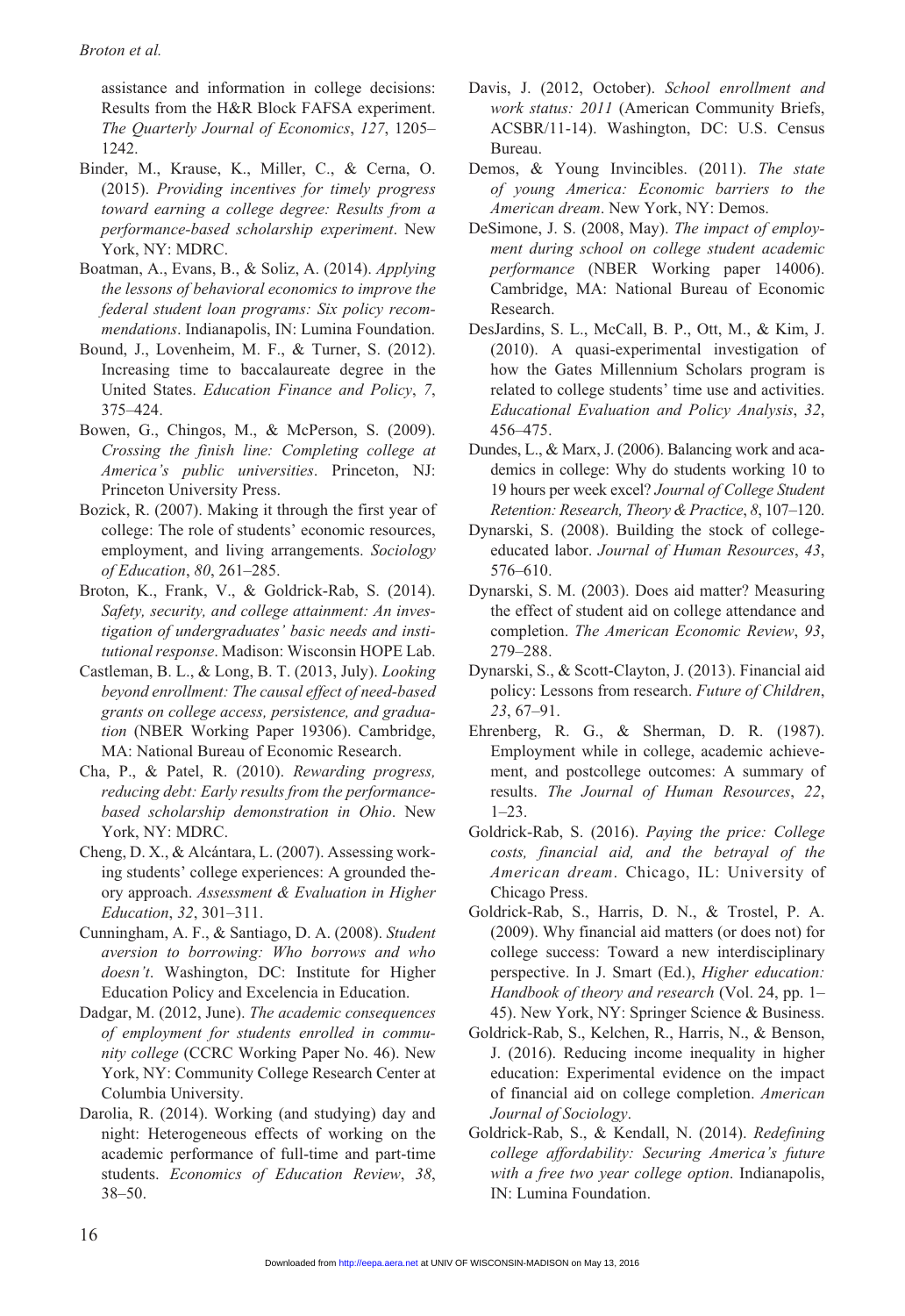- Greene, K. M., & Maggs, J. L. (2015). Revisiting the time trade-off hypothesis: Work, organized activities, and academics during college. *Journal of Youth and Adolescence*, *44*, 1623–1637.
- Horn, L. J., & Malizio, A. G. (1998). *Undergraduates who work: National Postsecondary Student Aid Study 1996*. Washington, DC: U.S. Department of Education.
- Kalenkoski, C. M., & Pabilonia, S. W. (2010). Parental transfers, student achievement, and the labor supply of college students. *Journal of Population Economics*, *23*, 469–496.
- Kalleberg, A. L. (2011). *Good jobs, bad jobs: The rise of polarized and precarious employment systems in the United States, 1970s to 2000s*. New York, NY: Russell Sage Foundation.
- Kelchen, R., Hosch, B. J., & Goldrick-Rab, S. (2014). *The costs of college attendance: Trends, variation, and accuracy in institutional living cost allowances*. Madison: Wisconsin HOPE Lab.
- Lambert, S. J., Fugiel, P. J., & Henly, J. R. (2014). *Precarious work schedules among early-career employees in the U.S.: A national snapshot*. Chicago, IL: EINET Employment Instability, Family Well-Being, and Social Policy Network at the University of Chicago.
- Lemieux, T. (2008). The changing nature of wage inequality. *Journal of Population Economics*, *21*, 21–48.
- Leuven, E., Oosterbeek, H., & van der Klaauw, B. (2010). The effect of financial rewards on students' achievement: Evidence from a randomized experiment. *Journal of the European Economic Association*, *8*, 1243–1265.
- Light, A. (2001). In-school work experience and the returns to schooling. *Journal of Labor Economics*, *19*, 65–93.
- Lipsey, M. W., Puzio, K., Yun, C., Hebert, M. A., Steinka-Fry, K., Cole, M. W., . . . Busick, M. D. (2012). *Translating the statistical representation of the effects of education interventions into more readily interpretable forms*. Washington, DC: Institute of Education Sciences, National Center for Special Education Research.
- Lobel, S. A. (1991). Allocation of investment in work and family roles: Alternative theories and implications for research. *The Academy of Management Review*, *16*, 507–521.
- MacDonald, I. H., Malatest, R., Assels, R., Baround, R., Gong, L., Bernstein, L., . . . Greenwood, J. (2009). *Foundations for success project: Final impacts report*. Victoria, British Columbia, Canada: R.A. Malatest & Associates.
- Mayer, A. K., Patel, R., & Gutierrez, M. (2015). *Fouryear effects on degree receipt and employment outcomes from a performance-based scholarship program in Ohio*. New York, NY: MDRC.
- Miller, C., Binder, M., Harris, V., & Krause, K. (2011). *Staying on track: Early findings from a performance-based scholarship program at the University of New Mexico*. New York, NY: MDRC.
- Molitor, C. J., & Leigh, D. E. (2005). In-school work experience and the returns to two-year and fouryear colleges. *Economics of Education Review*, *24*, 459–468.
- Orszag, J. M., Orszag, P. R., & Whitmore, D. M. (2001). *Learning and earning: Working in college*. Newton, MA: Upromise.
- Osborne, J. W., & Overbay, A. (2004). The power of outliers (and why researchers should always check for them). *Practical Assessment, Research & Evaluation*, *9*(6), 1–12.
- O'Sullivan, R., & Setzer, R. (2014). *A federal work study reform agenda to better serve low-income students*. Washington, DC: Young Invincibles.
- Patel, R., & Valenzuela, I. (2013). *Moving forward. Early findings from the performance-based scholarship demonstration in Arizona*. New York, NY: MDRC.
- Perna, L. (2010). *Understanding the working college student: New research and its implications for policy and practice*. Sterling, VA: Stylus Publishing.
- Pope, E. (2010). *An overview of student financial aid*. Madison: Presentation to the Wisconsin Legislative Council Study Committee on Student Financial Aid Programs.
- Presser, H. B., & Ward, B. W. (2011). Nonstandard work schedules over the life course: A first look. *Monthly Labor Review*, *134*(7), 3–16.
- Richburg-Hayes, L., Brock, T., LeBlanc, A., Paxson, C. H., Rouse, C. E., & Barrow, L. (2009). *Rewarding persistence: Effects of a performancebased scholarship program for low-income parents*. New York, NY: MDRC.
- Richburg-Hayes, L., Patel, R., Brock, T., De la Campa, E., Rudd, T., & Valenzuela, I. (2015). *Providing more cash for college: Interim findings from the performance-based scholarship demonstration in California*. New York, NY: MDRC.
- Riggert, S. C., Boyle, M., Petrosko, J. M., Ash, D., & Rude-Parkins, C. (2006). Student employment and higher education: Empiricism and contradiction. *Review of Educational Research*, *76*, 63–92.
- Roksa, J., & Velez, M. (2010). When studying schooling is not enough: Incorporating employment in models of educational transitions. *Research in Social Stratification and Mobility*, *28*, 5–21.
- Ruhm, C. J. (1997). Is high school employment consumption or investment? *Journal of Labor Economics*, *15*, 735–776.
- Scott-Clayton, J. (2011a). The causal effect of federal work-study participation: Quasi-experimental evidence from West Virginia. *Educational Evaluation and Policy Analysis*, *33*, 506–527.